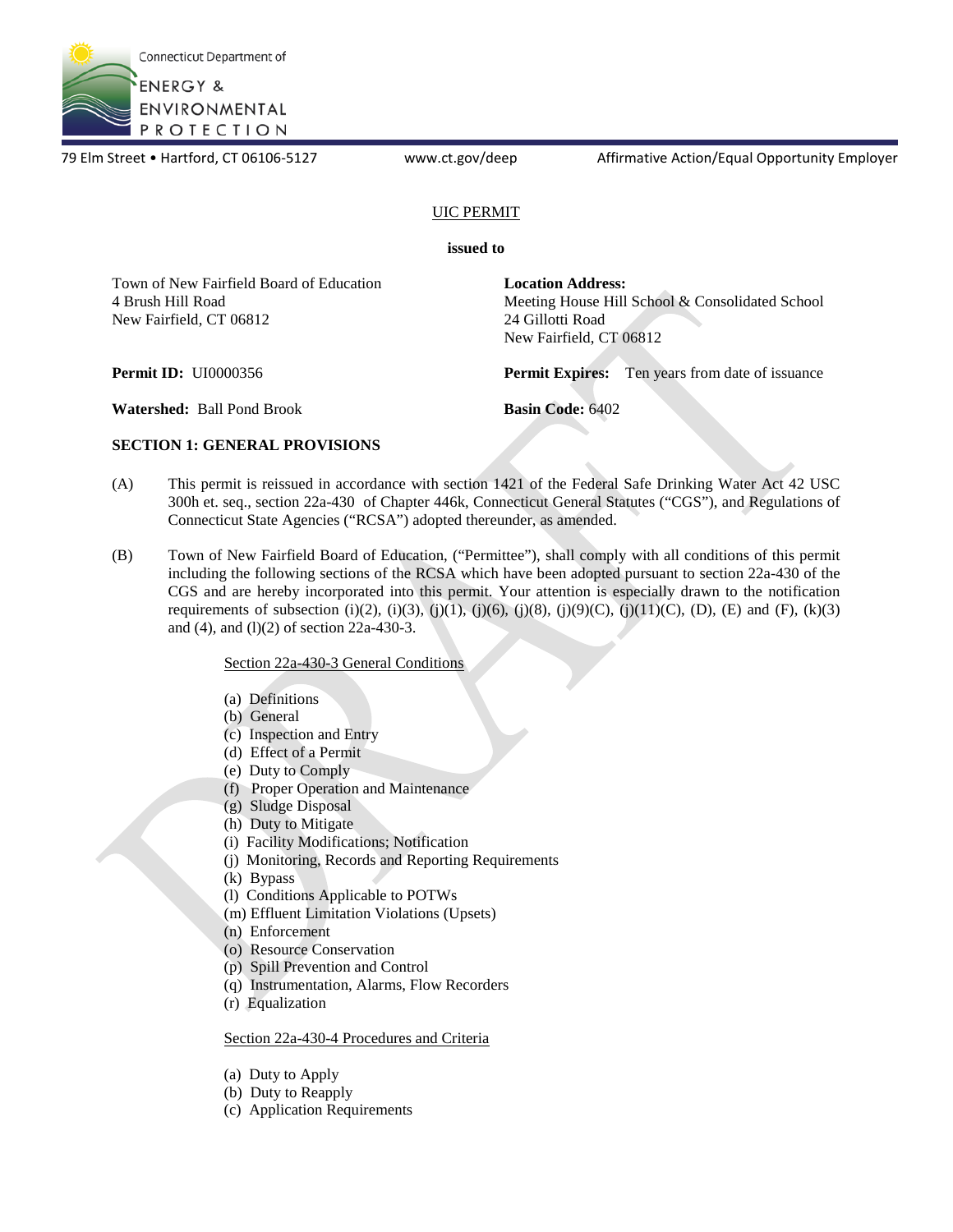- (d) Preliminary Review
- (e) Tentative Determination
- (f) Draft Permits, Fact Sheets
- (g) Public Notice, Notice of Hearing
- (h) Public Comments
- (i) Final Determination
- (j) Public Hearings
- (k) Submission of Plans and Specifications. Approval.
- (l) Establishing Effluent Limitations and Conditions
- (m) Case by Case Determinations
- (n) Permit issuance or renewal
- (o) Permit Transfer
- (p) Permit revocation, denial or modification
- (q) Variances
- (r) Secondary Treatment Requirements
- (s) Treatment Requirements for Metals and Cyanide
- (t) Discharges to POTWs Prohibitions
- (C) Violations of any of the terms, conditions, or limitations contained in this permit may subject the Permittee to enforcement action, including but not limited to, seeking penalties, injunctions and/or forfeitures pursuant to applicable sections of the CGS and RCSA.
- (D) Any false statement in any information submitted pursuant to this permit may be punishable as a criminal offense under section 22a-438 or 22a-131a of the CGS or in accordance with section 22a-6, under section 53a-157 of the CGS.
- (E) The Permittee shall comply with Section 22a-416-1 through Section 22a-416-10 of the RCSA concerning operator certification.
- (F) No provision of this permit and no action or inaction by the Commissioner of Energy & Environmental Protection ("Commissioner") shall be construed to constitute an assurance by the Commissioner that the actions taken by the Permittee pursuant to this permit will result in compliance or prevent or abate pollution.
- (G) The authorization to discharge under this permit may not be transferred without prior written approval of the Commissioner. To request such approval, the Permittee and proposed transferee shall register such proposed transfer with the Commissioner at least thirty (30) days prior to the transferee becoming legally responsible for creating or maintaining any discharge which is the subject of the permit transfer. Failure, by the transferee, to obtain the Commissioner's approval prior to commencing such discharge(s) may subject the transferee to enforcement action for discharging without a permit pursuant to applicable sections of the CGS and RCSA.
- (H) Nothing in this permit shall relieve the Permittee of other obligations under applicable federal, state and local law.
- (I) An annual fee shall be paid for each year this permit is in effect as set forth in section 22a-430-7 of the RCSA.
- $(J)$  treatment and disposal system. Such report shall include a detailed summary of the discharge monitoring (J) On or before the 10-year anniversary of the date of issuance of this permit, the Permittee shall submit for the Commissioner's review, a comprehensive engineering report prepared by a professional engineer licensed to practice in Connecticut that evaluates the performance and operation of the on-site sewage reports. A physical inspection of the system shall be performed in the presence of Department of Energy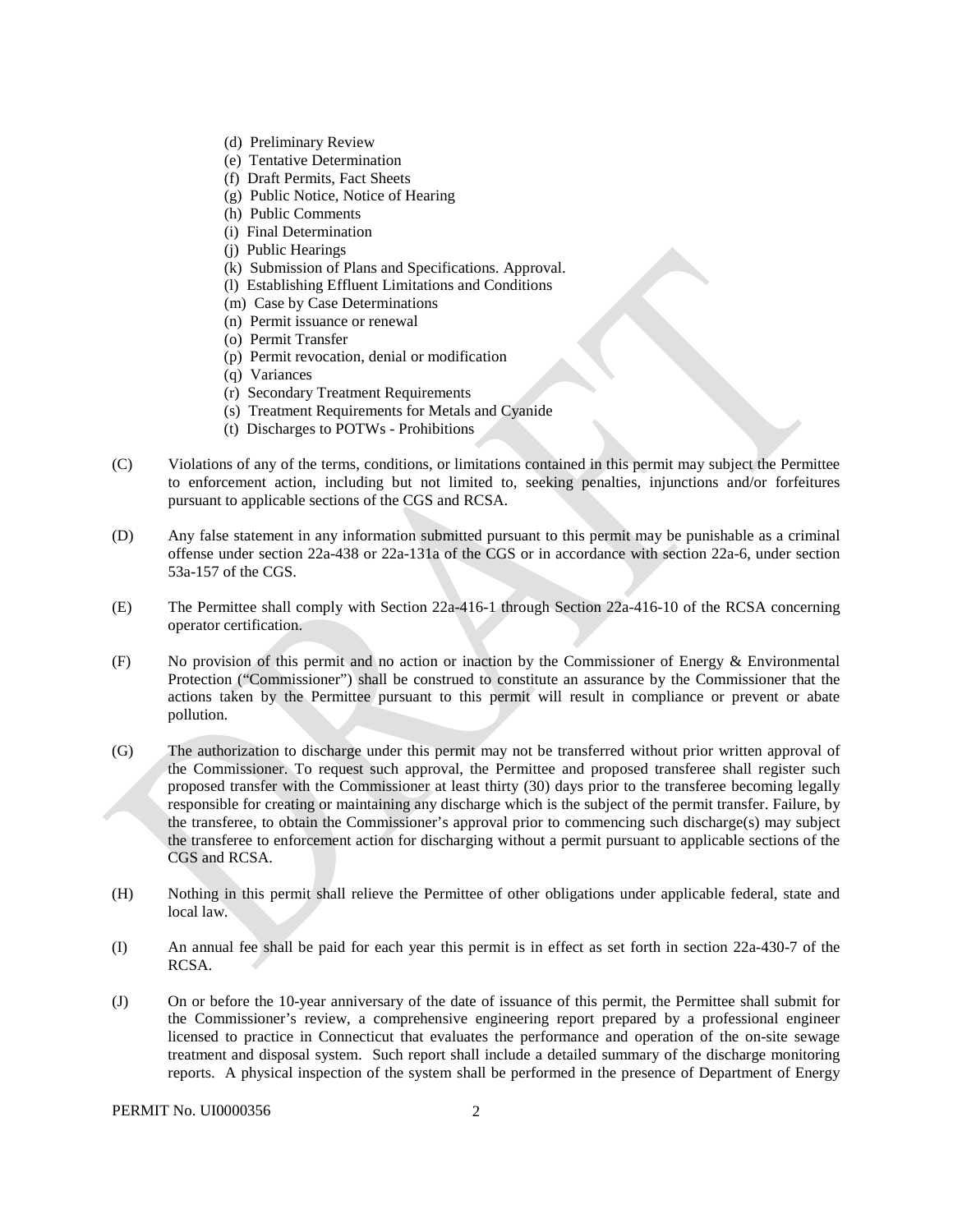and Environmental Protection ("DEEP" or "Department") staff. Prior to conducting the comprehensive review, the Permittee shall contact the Bureau of Materials Management and Compliance Assurance.

#### **SECTION 2: DEFINITIONS**

- (A) The definitions of the terms used in this permit shall be the same as the definitions contained in section 22a-423 of the CGS and sections 22a-430-3(a) and 22a-430-6 of the RCSA.
- (B) In addition to the above, the following definitions shall apply to this permit:

"Annual", in the context of a sampling frequency, shall mean the sample must be taken in the month of permit issuance.

"Average Monthly Limit" means the highest allowable average of all grab samples taken during any calendar month.

"Maximum Concentration", in the context of this permit, is defined as the maximum concentration at any time as determined by a grab sample.

"Quarterly", in the context of a sampling frequency, shall mean sampling is required during each calendar quarter ending on the last day of March, June, September and December.

"3 times per year", in the context of a maintenance frequency, shall mean the maintenance must be performed at least 3 times during the period of May to November.

"Twice per month", when used as a sample frequency, shall mean two samples per calendar month collected no less than 12 days apart.

"Twelve Month Rolling Average", in the context of this permit, is defined as the average monthly concentration of the current month's samples averaged with the average monthly concentration from each of the previous eleven months.

#### **SECTION 3: COMMISSIONER'S DECISION**

- (A) The Commissioner has made a final determination and found that the continuance of the existing system to treat the discharge will protect the waters of the state from pollution. The Commissioner's decision is based on Application No. 201404381 for permit reissuance received on May 5, 2014 and the administrative record established in the processing of that application.
- (B) The Commissioner hereby authorizes the Permittee to discharge a maximum flow of eleven thousand (11,000) gallons per day of domestic sewage in accordance with the provisions of this permit, the above referenced application, and all approvals issued by the Commissioner or the Commissioner's authorized agent for the discharges and/or activities authorized by, or associated with, this permit as follows:
	- (1) From the issuance of this permit through and including the last day of the first calendar month of such issuance, the Commissioner hereby authorizes the Permittee to discharge in accordance with the terms and conditions of Permit No. UI0000356, issued by the Commissioner to the Permittee on October 22, 2004, the previous application submitted by the Permittee on July 26, 1999, and all modifications and approvals issued by the Commissioner or the Commissioner's authorized agent for the discharge and/or activities authorized by, or associated with, Permit No. UI0000356, issued by the Commissioner to the Permittee on October 22, 2004.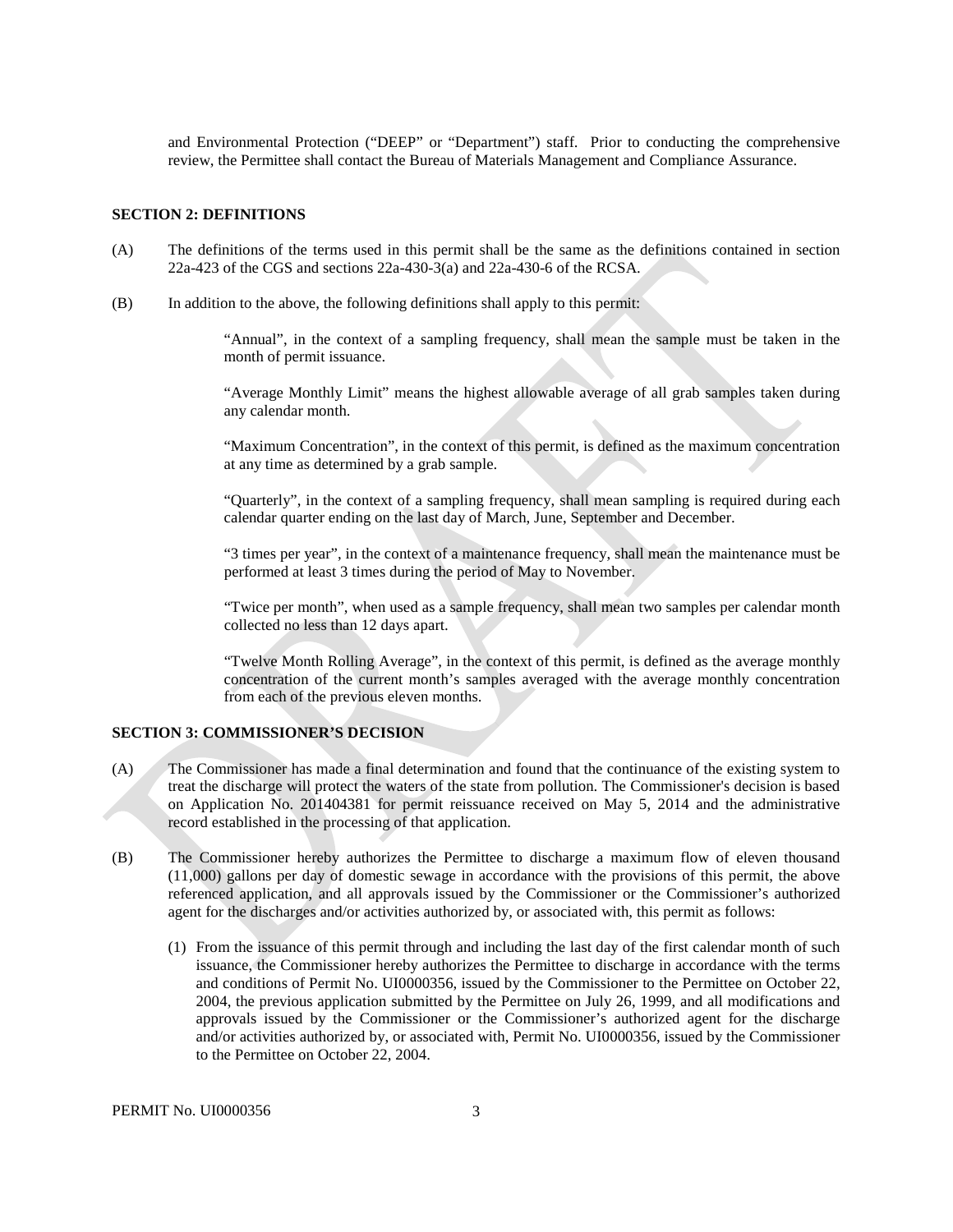- (2) Beginning on the first day of the month following the issuance of this permit and continuing until this received by the Department on May 5, 2014, and all modifications and approvals issued by the permit expires or is modified or revoked, the Commissioner hereby authorizes the Permittee to discharge in accordance with the terms and conditions of this permit, Application No. 201404381 Commissioner or the Commissioner's authorized agent for the discharge and/or activities authorized by, or associated with, this permit.
- (C) The Commissioner reserves the right to make appropriate revisions to the permit in order to establish any appropriate effluent limitations, schedules of compliance, or other provisions that may be authorized under the Federal Safe Drinking Water Act or the Connecticut General Statutes or regulations adopted thereunder, as amended. The permit as modified or renewed under this paragraph may also contain any other requirements of the Federal Safe Drinking Water Act or Connecticut General Statutes or regulations adopted thereunder, which are then applicable.

#### **SECTION 4: EFFLUENT LIMITATIONS AND MONITORING REQUIREMENTS**

- (A) The use of any sewage system additive as defined in section  $22a-460(g)$  of the CGS is prohibited unless such additive complies with section 22a-461 of the CGS. The Commissioner in no way certifies the safety or effectiveness of any sewage system additive.
- (B) Oils, greases, industrial or commercial wastes, toxic chemicals, or other substances that will adversely affect the operation of the subsurface sewage treatment and disposal system, or, which may pollute ground or surface water, shall not be discharged to the subsurface sewage treatment and disposal system.
- (C) The Permittee shall assure that groundwater affected by the subject discharge shall conform to the Connecticut Water Quality Standards.
- (D) The Permittee shall operate and maintain all processes as installed in accordance with the approved plans and specifications. This includes but is not limited to all: pumping systems, septic tanks, equalization tanks, chemical feed systems, Bioclere Tanks, sand filter bed or any other process equipment necessary for the optimal removal of pollutants. The Permittee shall neither bypass nor fail to operate any of the approved equipment or processes without the written approval of the Commissioner.
- (E) The discharge shall not exceed and shall otherwise conform to the specific terms and conditions listed in this permit. The discharge is restricted by, and shall be monitored in accordance with the Table(s) A through C, which are incorporated into this permit as Attachment 1.
- (F) The pH of the discharge shall not be less than 6.0 nor greater than 9.0 Standard Units at any time and shall be monitored in accordance with this permit. The Permittee shall report pH values, specifically maximum and minimum, for each day of sample collection.
- (G) The Permittee shall maintain at the facility a record of the total flow for each day of discharge and shall report on the discharge monitoring report the total flow and number of hours of discharge for the day of sample collection and the average daily flow for each sampling month.
- (H) All samples shall be comprised of only those wastewaters described in this schedule, therefore, samples shall be taken prior to combination with wastewaters of any other type and after all approved treatment units, if applicable. All samples taken shall be representative of the discharge during standard operating conditions.
- apply to all samples which may be collected and analyzed by the Department of Energy and Environmental Protection personnel, the Permittee, or other parties.<br>PERMIT No. UI0000356 4 (I) In cases where limits and sample type are specified but sampling is not required, the limits specified shall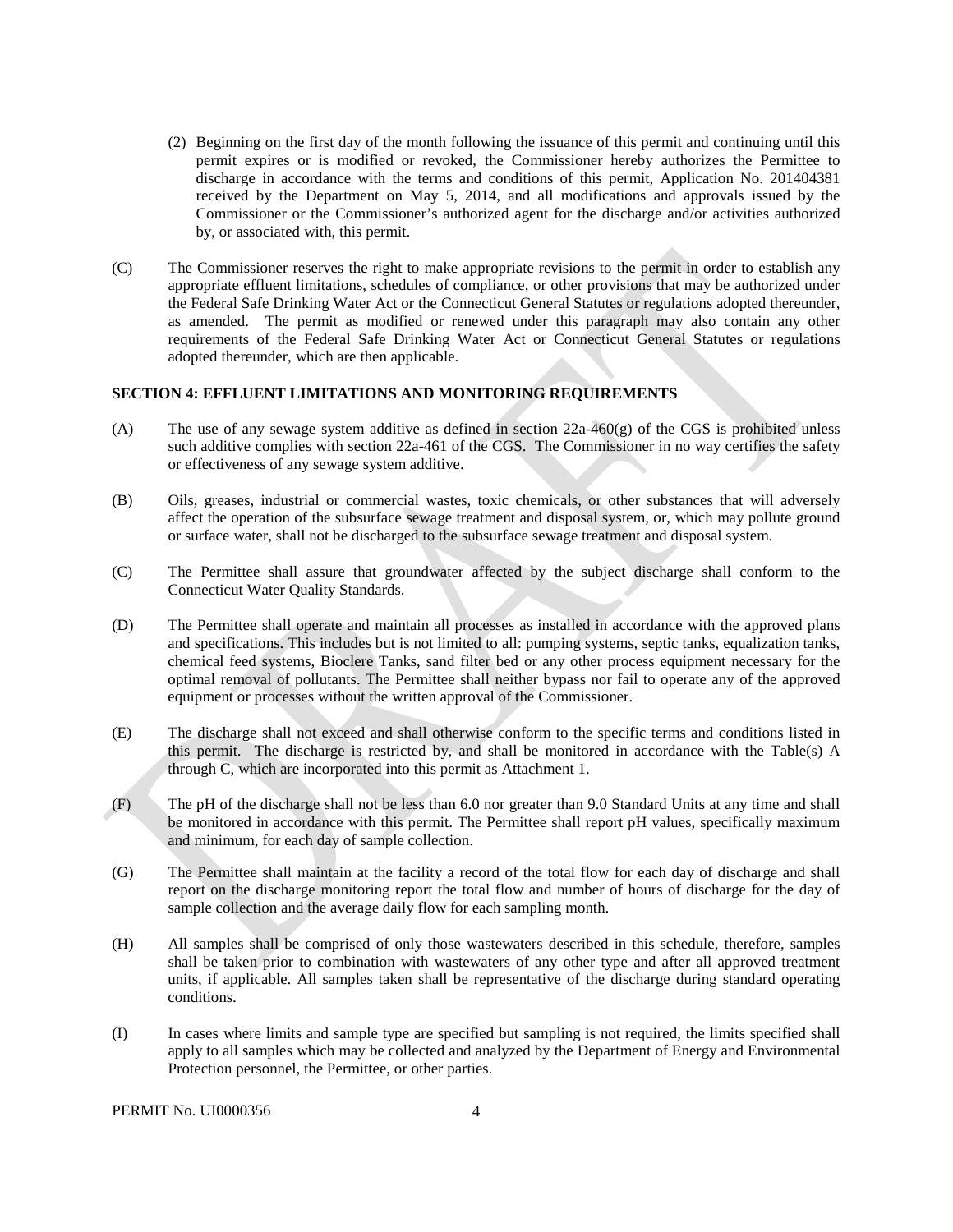- with a valid and effective certification in the State of Connecticut, at a minimum, as a facility Class II (J) Unless a different classification of certified operator is required under a separate written approval issued by the Commissioner, the Permittee shall ensure that the wastewater treatment facility is operated by a person operator pursuant to C.G.S. 22a-416(d) and the regulations adopted thereunder. The Permittee shall ensure that the wastewater treatment facility is operated by such an operator with such qualifications throughout the entire life of the wastewater treatment facility.
- $(K)$ The Permittee shall monitor, inspect and maintain the treatment facilities in accordance with Table D, which is incorporated into this permit as Attachment 2.
- The Permittee shall perform ground water monitoring in accordance with Table E, which is incorporated into this permit as Attachment 3. (L)
- More frequent monitoring and sampling of the treatment system may be required to operate the facility to (M) The monitoring and sampling required within this permit is the minimum for reporting purposes only. obtain acceptable results for the parameters being monitored as required by the Operation and Maintenance Manual approved by the Commissioner.

#### **SECTION 5: SAMPLE COLLECTION AND HANDLING, ANALYTICAL TECHNIQUES, AND REPORTING REQUIREMENTS**

- defined in 40 CFR 136 shall be analyzed in accordance with methods specified in this permit. (A) Chemical analyses to determine compliance with effluent limits and conditions established in this permit shall be performed using the methods approved by the Environmental Protection Agency pursuant to 40 CFR 136 unless an alternative method has been approved in writing in accordance with 40 CFR 136.4 or as provided in section 22a-430-3(j)(7) of the RCSA. Chemicals which do not have methods of analysis
- (B) If any sample analysis indicates that an effluent limitation specified in Section 4 of this permit has been exceeded, a second sample of the effluent shall be collected and analyzed for the parameter(s) in question and the results shall be reported to the Commissioner within thirty (30) days of the exceedance. Resampling for a permit violation is in addition to routine required sampling.
- The Permittee shall enter the results of chemical analysis and treatment facilities monitoring and shall submit such DMR to the Bureau of Materials Management and Compliance Assurance at the address reported on an attachment to the DMR, and any additional monitoring conducted in accordance with 40 limitations specified, the corrective actions performed, and a schedule for completing any necessary  $(C)$ maintenance required by Section 4 on a Discharge Monitoring Report (DMR) provided by this office and below. Except for continuous monitoring, any monitoring required more frequently than monthly shall be CFR 136 or other methods approved by the Commissioner shall also be included on the DMR, or as an attachment, if necessary. The report shall also include a detailed explanation of each violation of the remaining corrective action. The DMR shall be received at this address by the last day of the month following the month in which the samples are taken.

 **Bureau of Materials Management and Compliance Assurance 79 Elm Street Attn: DMR Processing Connecticut Department of Energy and Environmental Protection Water Permitting and Enforcement Division Hartford, CT 06106-5127** 

 discharge has not occurred within the frequency of sampling specified in the permit, the Permittee must (D) If this permit requires monitoring of a discharge on a calendar basis (e.g. Monthly, quarterly, etc.) but a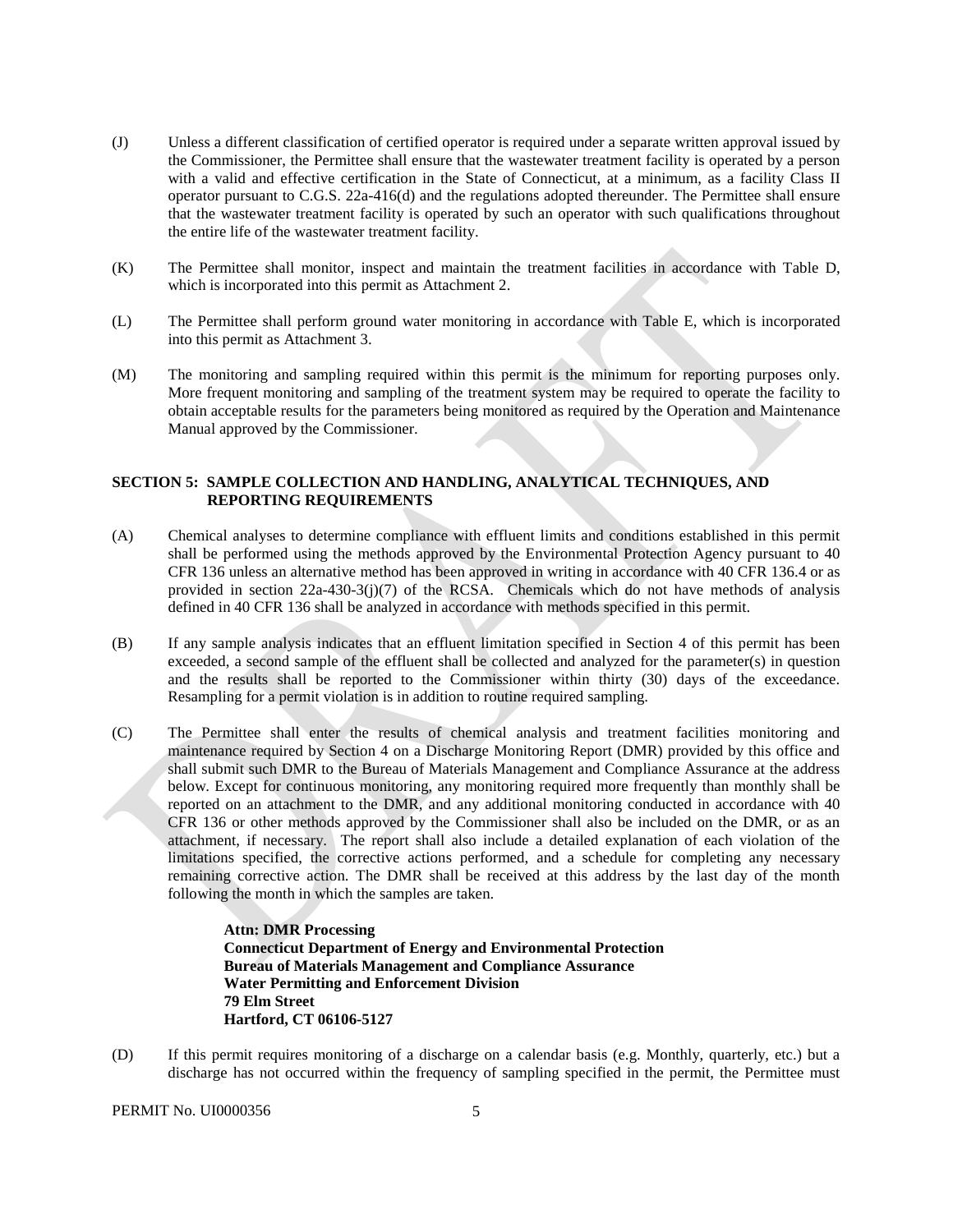monitoring is discharge dependent (e.g. per batch), the minimum reporting frequency is monthly. Therefore, if there is no discharge during a calendar month for a batch discharge, a DMR must be submit the DMR as scheduled, indicating "NO DISCHARGE". For those permittees whose required submitted indicating such by the end of the following month.

## (E) NetDMR Reporting Requirements:

Prior to one-hundred and eighty (180) days after the issuance of this permit, the Permittee may report all chemical analysis, monitoring and maintenance data, and other reports to the Department in hard copy form or electronically using NetDMR, a web-based tool that allows Permittees to electronically submit discharge monitoring reports (DMRs) and other required reports through a secure internet connection. Unless otherwise approved in writing by the Commissioner, no later than one-hundred and eighty (180) days after the issuance of this permit the Permittee shall begin reporting electronically using NetDMR. Specific requirements regarding subscription to NetDMR and submittal of data and reports in hard copy form and for submittal using NetDMR are described below:

#### (a) Submittal of NetDMR Subscriber Agreement:

On or before thirty (30) days after the issuance of this permit, the Permittee and/or the person authorized to sign the Permittee's discharge monitoring reports ("Signatory Authority") as described in RCSA Section 22a-430-3(b)(2) shall contact the Department at [deep.netdmr@ct.gov](mailto:deep.netdmr@ct.gov) and initiate the NetDMR subscription process for electronic submission of Discharge Monitoring Report (DMR) information. Information on NetDMR is available on the Department's website at [www.ct.gov/deep/netdmr.](https://www.ct.gov/deep/netdmr) On or before ninety (90) days after issuance of this permit the Permittee shall submit a signed copy of the *Connecticut DEEP NetDMR Subscriber Agreement* to the Department.

#### (b) Submittal of Reports Using NetDMR:

Unless otherwise approved by the Commissioner, on or before one-hundred and eighty (180) days after issuance of this permit, the Permittee and/or the Signatory Authority shall electronically submit DMRs and reports required under this permit to the Department using NetDMR in satisfaction of the DMR submission requirement in paragraph (C) of this Section of this permit. DMRs shall be submitted electronically to the Department no later than the last day of the month following the completed reporting period. All reports required under the permit, including any monitoring conducted more frequently than monthly or any additional monitoring conducted in accordance with 40 CFR 136, shall be submitted to the Department as an electronic attachment to the DMR in NetDMR. Once a Permittee begins submitting reports using NetDMR, it will no longer be required to submit hard copies of DMRs to the Department. The Permittee shall also electronically file any written report of non-compliance described in paragraph (B) of this Section and in the following Section of this Permit as an attachment in NetDMR. NetDMR is accessed from:

[https://netdmr.epa.gov/netdmr/public/home.htm.](https://netdmr.epa.gov/netdmr/public/home.htm)

(c) Submittal of NetDMR Opt-Out Requests:

If the Permittee is able to demonstrate a reasonable basis, such as technical or administrative infeasibility, that precludes the use of NetDMR for electronically submitting DMRs and reports, the Commissioner may approve the submission of DMRs and other required reports in hard copy form ("opt-out request"). Opt-out requests must be submitted in writing to the Department for written approval on or before fifteen (15) days prior to the date a Permittee would be required under this permit to begin filing DMRs and other reports using NetDMR. This demonstration shall be valid for twelve (12) months from the date of the Department's approval and shall thereupon expire. At such time, DMRs and reports shall be submitted electronically to the Department using NetDMR unless the Permittee submits a renewed opt-out request and such request is approved by the Department.

All opt-out requests and requests for the NetDMR subscriber form should be sent to the following address or by email at [deep.netdmr@ct.gov:](mailto:deep.netdmr@ct.gov)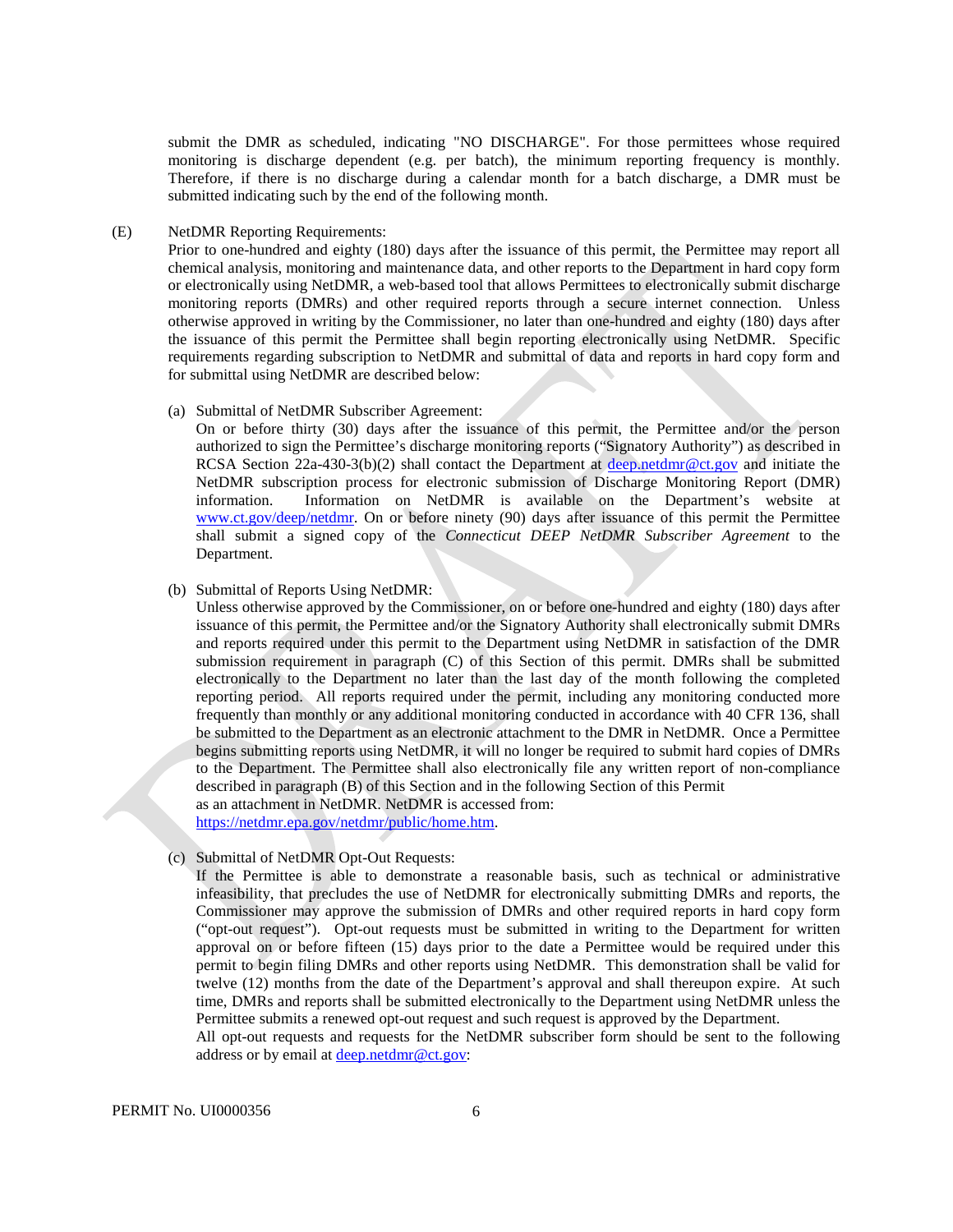**Bureau of Materials Management and Compliance Assurance Attn: NetDMR Coordinator Connecticut Department of Energy and Environmental Protection Water Permitting and Enforcement Division 79 Elm Street Hartford, CT 06106-5127** 

(d) Non-Electronic or Hard-Copy Submission:

The results of chemical analysis and treatment facilities monitoring that are not required to be submitted electronically under Section 5 shall be submitted in hard-copy form on a DMR. Such DMRs and other reports not required to be submitted electronically shall be reported to the Bureau of Materials Management and Compliance Assurance at the following address.

 **Attn: DMR Processing Connecticut Department of Energy & Environmental Protection Bureau of Materials Management and Compliance Assurance Water Permitting and Enforcement Division 79 Elm Street Hartford, CT 06106-5127** 

- (e) Copies of all hard-copy DMRs shall be submitted concurrently to the local Health Department.
- (f) Copies of all hard-copy DMRs shall be submitted concurrently to the local Water Pollution Control Authority (hereinafter "WPCA").

#### **SECTION 6: COMPLIANCE SCHEDULE**

- the Town of New Fairfield a document indicating the location of the zone of influence created by the or before one (1) month after issuance of this permit, the Permittee shall submit written verification to the  $(A)$ On or before seven (7) days after issuance of this permit, the Permittee shall record on the land records of subject discharge, as reflected in the application and approved plans and specifications for this permit. On Commissioner that the approved document indicating the location of the zone of influence created by the subject discharge as reflected in the application for this permit has been recorded on the land records in the Town of New Fairfield.
- land records in the Town of New Fairfield. On or before one (1) month after issuance of this permit, the (B) On or before seven (7) days after issuance of this permit, the Permittee shall record a copy thereof on the Permittee shall submit written verification to the Commissioner that this permit has been recorded on the land records in the Town of New Fairfield.
- experience and training that is relevant to the work required. (C) Every two (2) years, on or before the anniversary date of the issuance of this permit, the Permittee shall submit the results of a detailed permit compliance audit to the Commissioner. Such audits shall be performed within sixty (60) days prior to the anniversary date. The compliance audits shall be performed by a qualified professional engineer licensed to practice in Connecticut with the appropriate education,

 period. The evaluation shall review all pertinent records and documents as necessary, including Discharge Each audit shall evaluate compliance with all permit terms and conditions for the preceding two-year Monitoring Reports (DMRs), laboratory reports, operations and maintenance plans, performance logs/records, equipment specifications, maintenance schedules, engineering drawings, and spare parts inventory.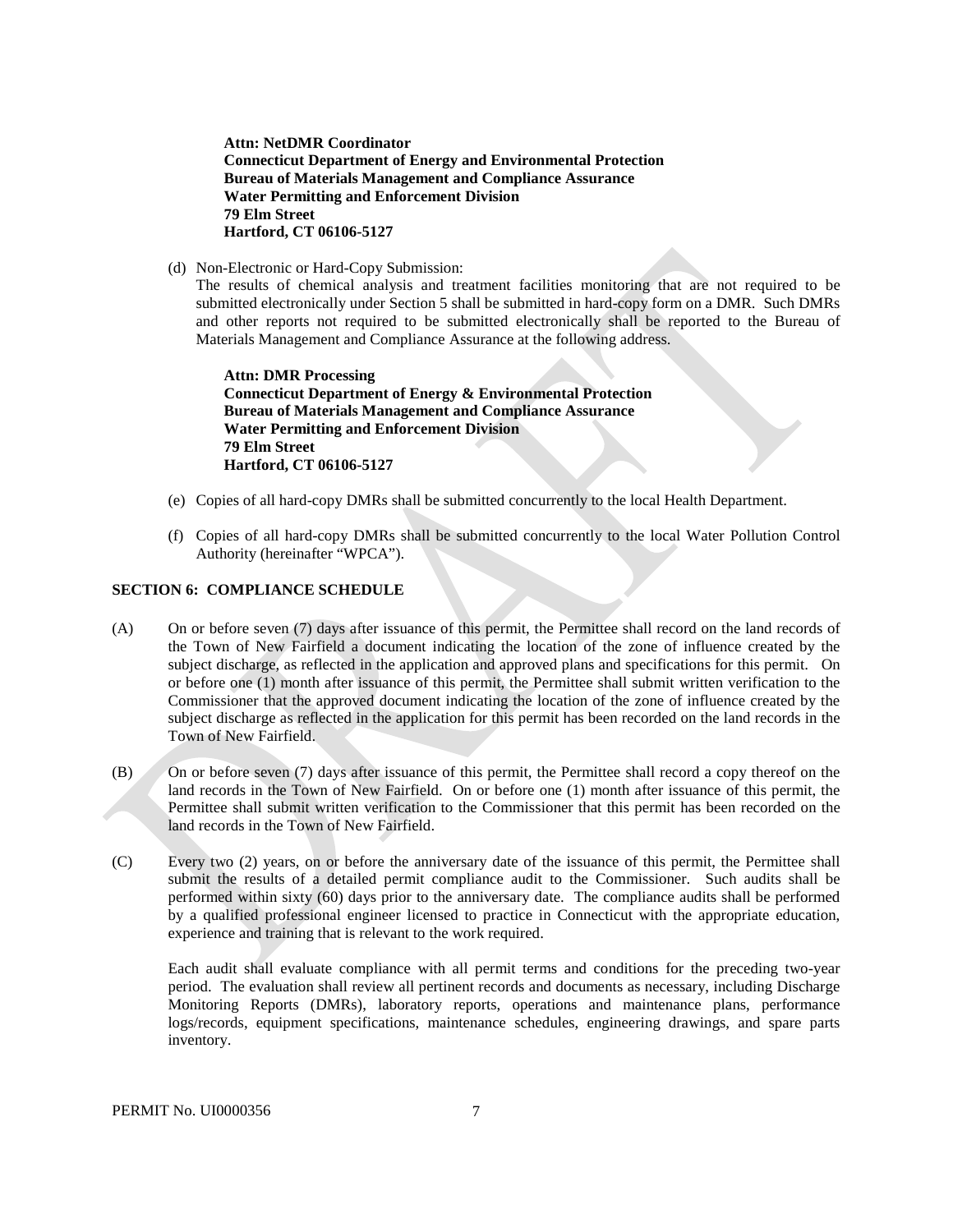Each audit report shall include a description of all records and documents used in the evaluation, a summary of compliance with permit terms and conditions, and detailed descriptions of all remedial actions taken or proposed to address each violation or deficiency discovered.

A copy of each audit shall be submitted concurrently to the local WPCA and to the local Health Department.

This permit is hereby issued on

\_\_\_\_\_\_\_\_\_\_\_\_\_\_\_\_\_\_\_\_\_\_\_\_\_\_\_\_

Katherine S. Dykes Commissioner Department of Energy and Environmental Protection

cc: Local Health Dept. DMR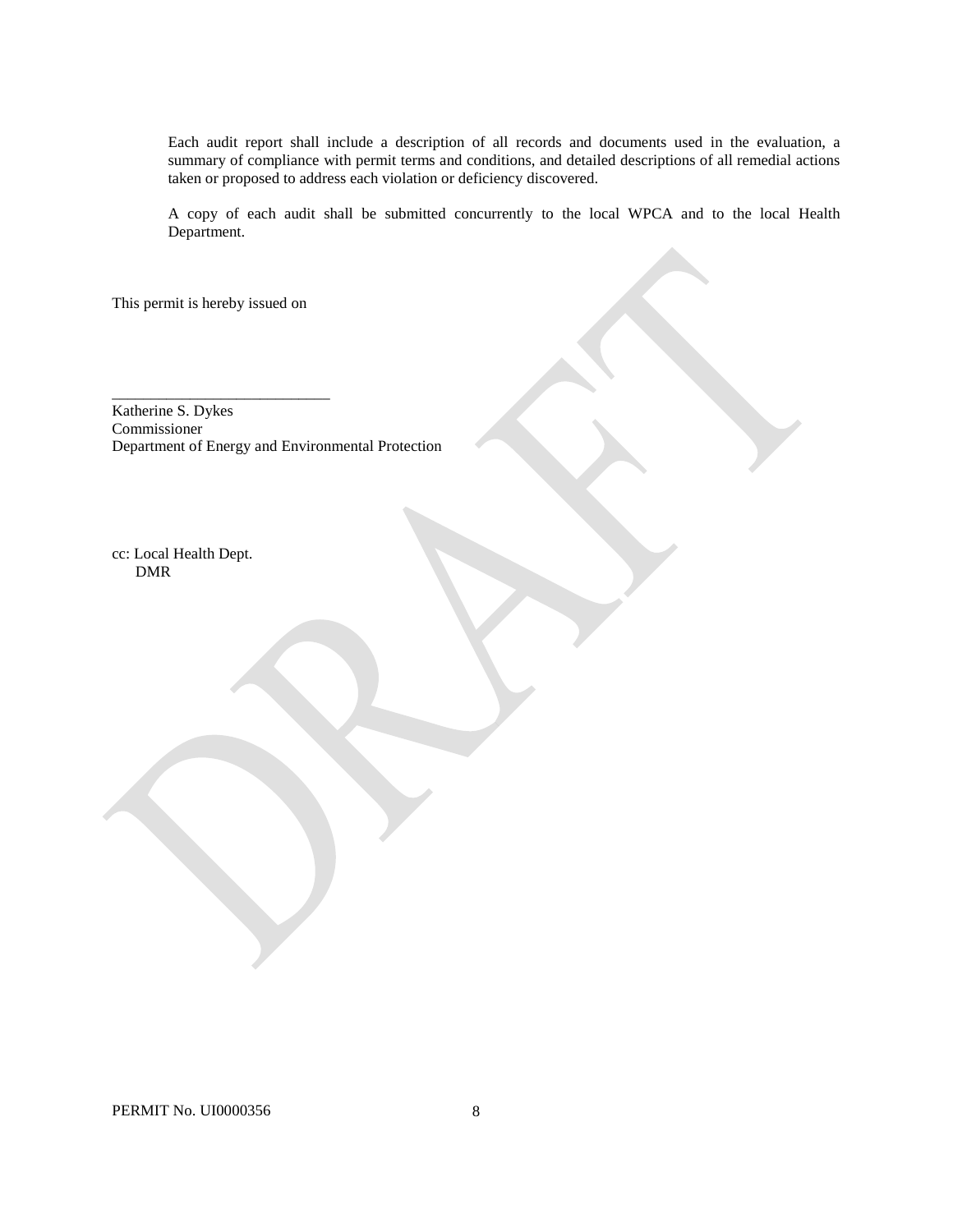ATTACHMENT 1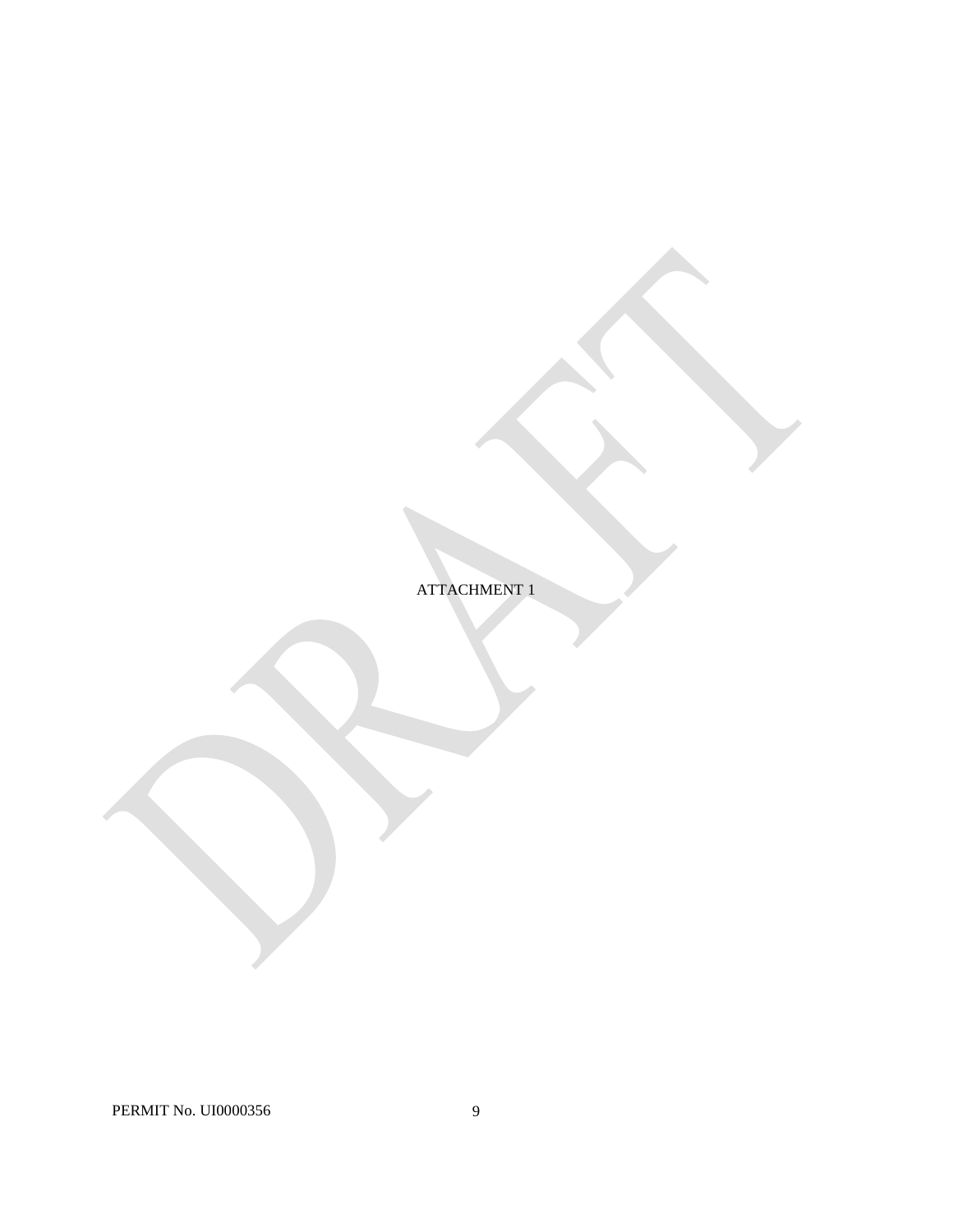| <b>TABLE A</b>                                                       |              |                                    |                                            |                         |  |
|----------------------------------------------------------------------|--------------|------------------------------------|--------------------------------------------|-------------------------|--|
| Discharge Serial No. 302-1                                           |              |                                    | Monitoring Location: G                     |                         |  |
| Wastewater Description: Domestic Sewage Influent to Treatment System |              |                                    |                                            |                         |  |
| Monitoring Location Description: Equalization Tank                   |              |                                    |                                            |                         |  |
| Average Daily Flow: 7,330 gallons per day                            |              |                                    | Maximum Daily Flow: 11,000 gallons per day |                         |  |
| <b>INSTANTANEOUS MONITORING</b>                                      |              |                                    |                                            |                         |  |
| <b>Parameter</b>                                                     | <b>Units</b> | Average<br><b>Monthly</b><br>Limit | <b>Sample Type</b>                         | <b>Sample Frequency</b> |  |
| Biochemical Oxygen Demand                                            | mg/1         |                                    | Grab                                       | Twice per month         |  |
| <b>Total Suspended Solids</b>                                        | mg/1         | --                                 | Grab                                       | Twice per month         |  |
| Total Kjeldahl Nitrogen                                              | mg/l         |                                    | Grab                                       | Twice per month         |  |
| <b>Total Phosphorus</b>                                              | mg/1         |                                    | Grab                                       | Twice per month         |  |
| pH                                                                   | <b>SU</b>    |                                    | Grab                                       | Twice per month         |  |
| Oil & Grease                                                         | mg/l         |                                    | Grab                                       | Twice per month         |  |
| <b>ADDITIONAL NOTES:</b>                                             |              |                                    |                                            |                         |  |

1. "---" in the limits column on this monitoring table means a limit is not specified, but monitoring is required and a value must be reported on the DMR.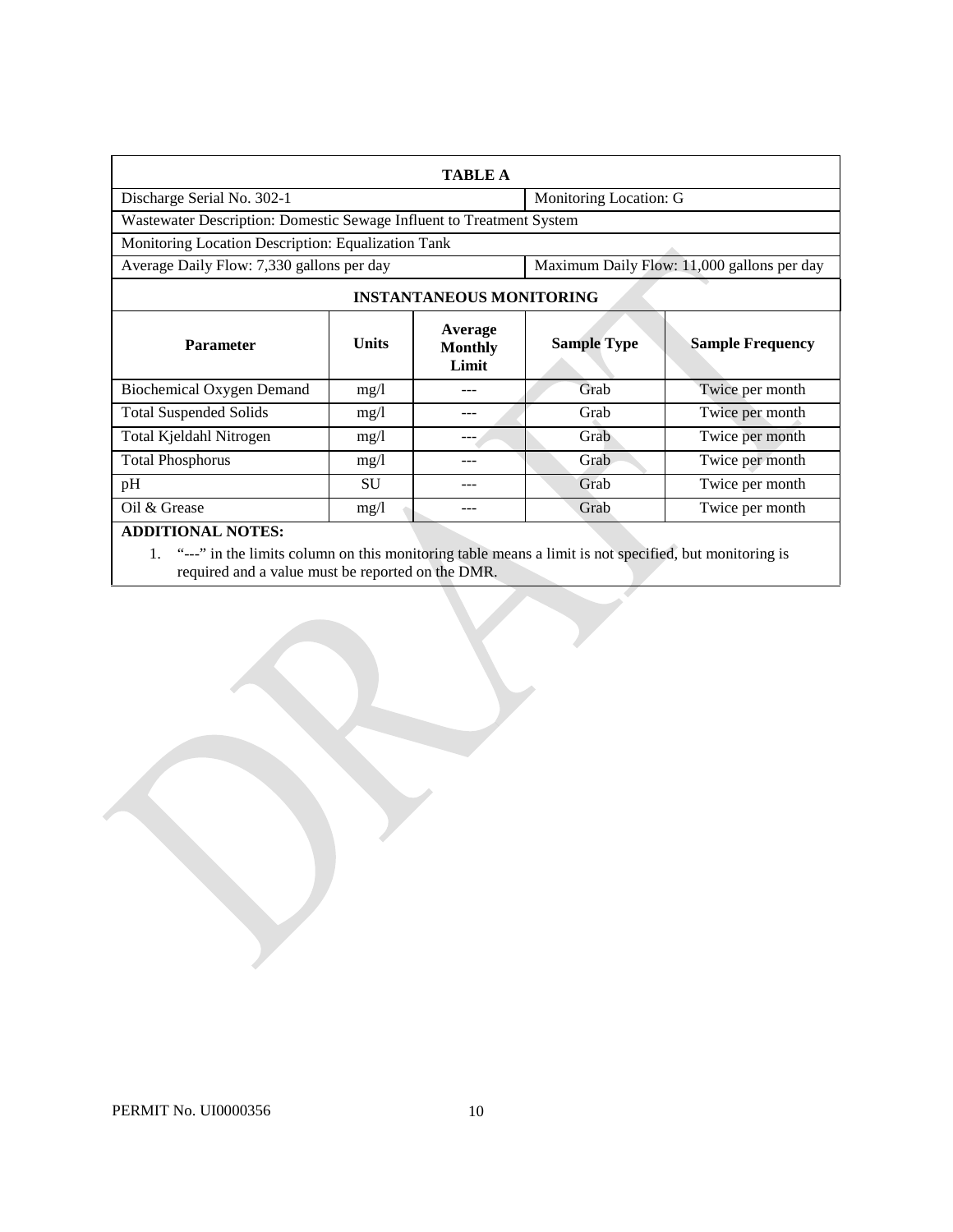| <b>TABLE B</b>                                        |              |                                    |                                            |                         |  |  |
|-------------------------------------------------------|--------------|------------------------------------|--------------------------------------------|-------------------------|--|--|
| Discharge Serial No. 302-1                            |              |                                    |                                            | Monitoring Location: J  |  |  |
| Wastewater Description: Effluent Intermediate Process |              |                                    |                                            |                         |  |  |
| Monitoring Location Description: Clearwell Tank       |              |                                    |                                            |                         |  |  |
| Average Daily Flow: 7,330 gallons per day             |              |                                    | Maximum Daily Flow: 11,000 gallons per day |                         |  |  |
| <b>INSTANTANEOUS MONITORING</b>                       |              |                                    |                                            |                         |  |  |
| <b>Parameter</b>                                      | <b>Units</b> | Average<br><b>Monthly</b><br>Limit | <b>Sample Type</b>                         | <b>Sample Frequency</b> |  |  |
| pH                                                    | <b>SU</b>    |                                    | Grab                                       | Weekly                  |  |  |
| Temperature                                           | $\rm ^o$ F   |                                    | Grab                                       | Weekly                  |  |  |
| Alkalinity                                            | mg/1         | ---                                | Grab                                       | Weekly                  |  |  |
| Turbidity                                             | <b>NTU</b>   | ---                                | Grab                                       | Weekly                  |  |  |
| <b>ADDITIONAL NOTES:</b>                              |              |                                    |                                            |                         |  |  |

1. "---" in the limits column on this monitoring table means a limit is not specified, but monitoring is required and a value must be reported on the DMR.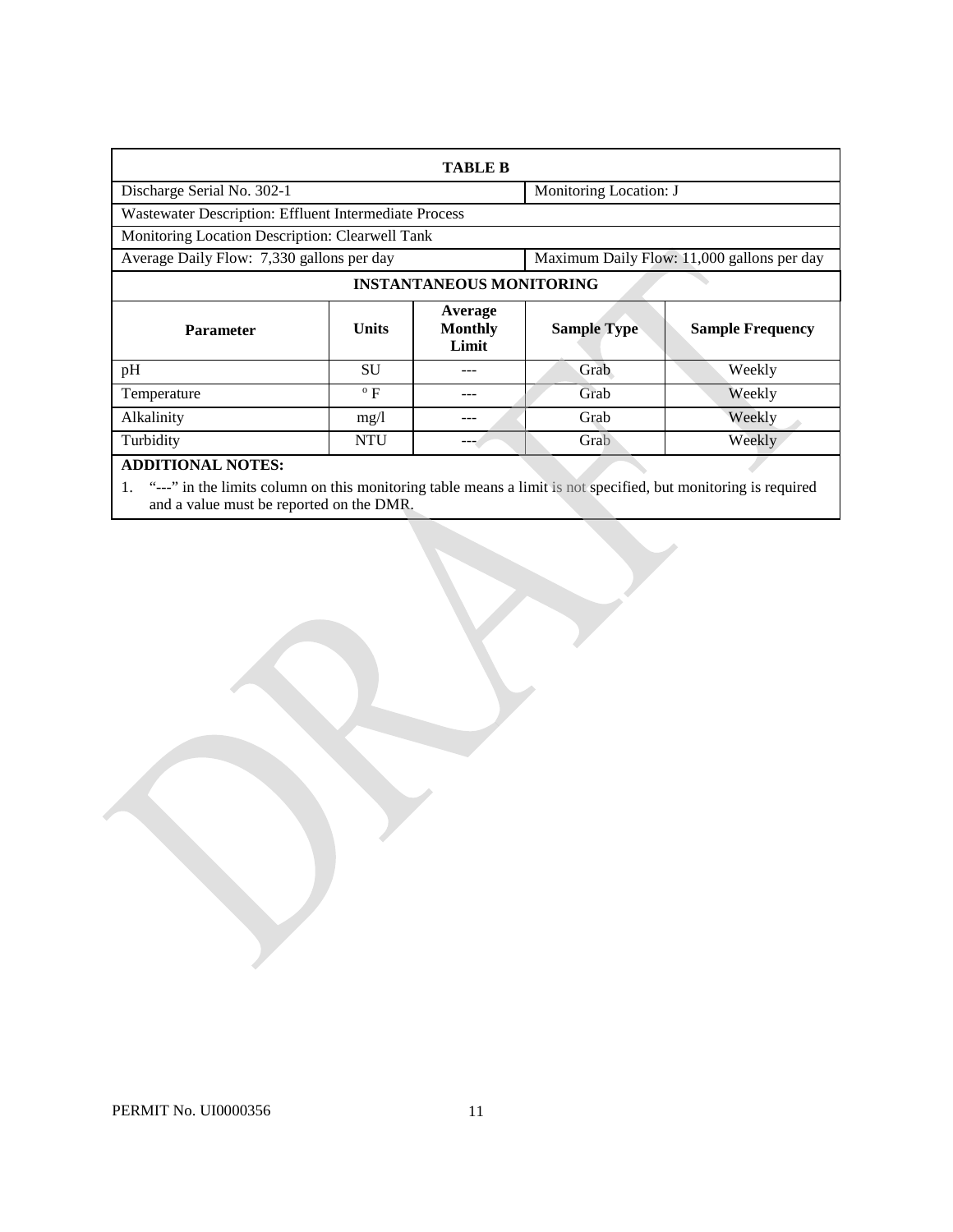|                                                             |                   |                                       | <b>TABLE C</b>                               |                              |                         |
|-------------------------------------------------------------|-------------------|---------------------------------------|----------------------------------------------|------------------------------|-------------------------|
| Discharge Serial No. 302-1                                  |                   |                                       | Monitoring Location: 1                       |                              |                         |
| Wastewater Description: Pretreated Domestic Sewage Effluent |                   |                                       |                                              |                              |                         |
| Monitoring Location Description: Final effluent             |                   |                                       |                                              |                              |                         |
|                                                             |                   |                                       | <b>FLOW/TIME BASED MONITORING</b>            |                              |                         |
| <b>Parameter</b>                                            | <b>Units</b>      | Average<br><b>Daily Flow</b><br>Limit | <b>Maximum</b><br><b>Daily Flow</b><br>Limit | <b>Sample</b><br><b>Type</b> | <b>Sample Frequency</b> |
| Flow Rate (Average<br>$daily)^1$                            | gpd               | 7,330                                 | 11,000                                       | Daily<br>flow                | Continuous              |
| <b>INSTANTANEOUS MONITORING</b>                             |                   |                                       |                                              |                              |                         |
| <b>Parameter</b>                                            | <b>Units</b>      | Average<br><b>Monthly</b><br>Limit    | <b>Maximum</b><br><b>Concentration</b>       | <b>Sample</b><br><b>Type</b> | <b>Sample Frequency</b> |
| <b>Biochemical Oxygen</b><br>Demand                         | mg/1              | 20                                    | 30                                           | Grab                         | Twice per month         |
| <b>Total Suspended Solids</b>                               | mg/l              | 20                                    | 30                                           | Grab                         | Twice per month         |
| <b>Total Nitrogen</b>                                       | mg/1              | 10 <sup>2</sup>                       |                                              | Grab                         | Twice per month         |
| Ammonia                                                     | mg/l              | ---                                   | ---                                          | Grab                         | Twice per month         |
| Nitrate Nitrogen                                            | mg/l              | ---                                   | ---                                          | Grab                         | Twice per month         |
| Nitrite Nitrogen                                            | mg/l              | ---                                   | $---$                                        | Grab                         | Twice per month         |
| Total Kjeldahl<br>Nitrogen                                  | mg/1              | ---                                   | $ -$                                         | Grab                         | Twice per month         |
| <b>Total Phosphorus</b>                                     | $mg/\overline{l}$ | ---                                   | á.,                                          | Grab                         | Twice per month         |
| pH                                                          | SU                | ---                                   | ---                                          | Grab                         | Twice per month         |
| Methanol                                                    | mg/l              |                                       |                                              | Grab                         | Twice per month         |
| Alkalinity                                                  | mg/l              | $ -$                                  | $ -$                                         | Grab                         | Twice per month         |
| Oil & Grease                                                | mg/l              | ---                                   | ---                                          | Grab                         | Twice per month         |
| Turbidity                                                   | <b>NTU</b>        | ---                                   | $- - -$                                      | Grab                         | Twice per month         |

# **FOOTNOTES:**

 discharge and shall report on the DMR the Average Daily Flow and the Maximum Daily Flow for each month. 1. For this parameter, the Permittee shall maintain at the facility a record of the total flow for each day of

2. Limit is based on a twelve month rolling average.

Z.

# **ADDITIONAL NOTES:**

1. "---" in the limits column on this monitoring table means a limit is not specified, but monitoring is required and a value must be reported on the DMR.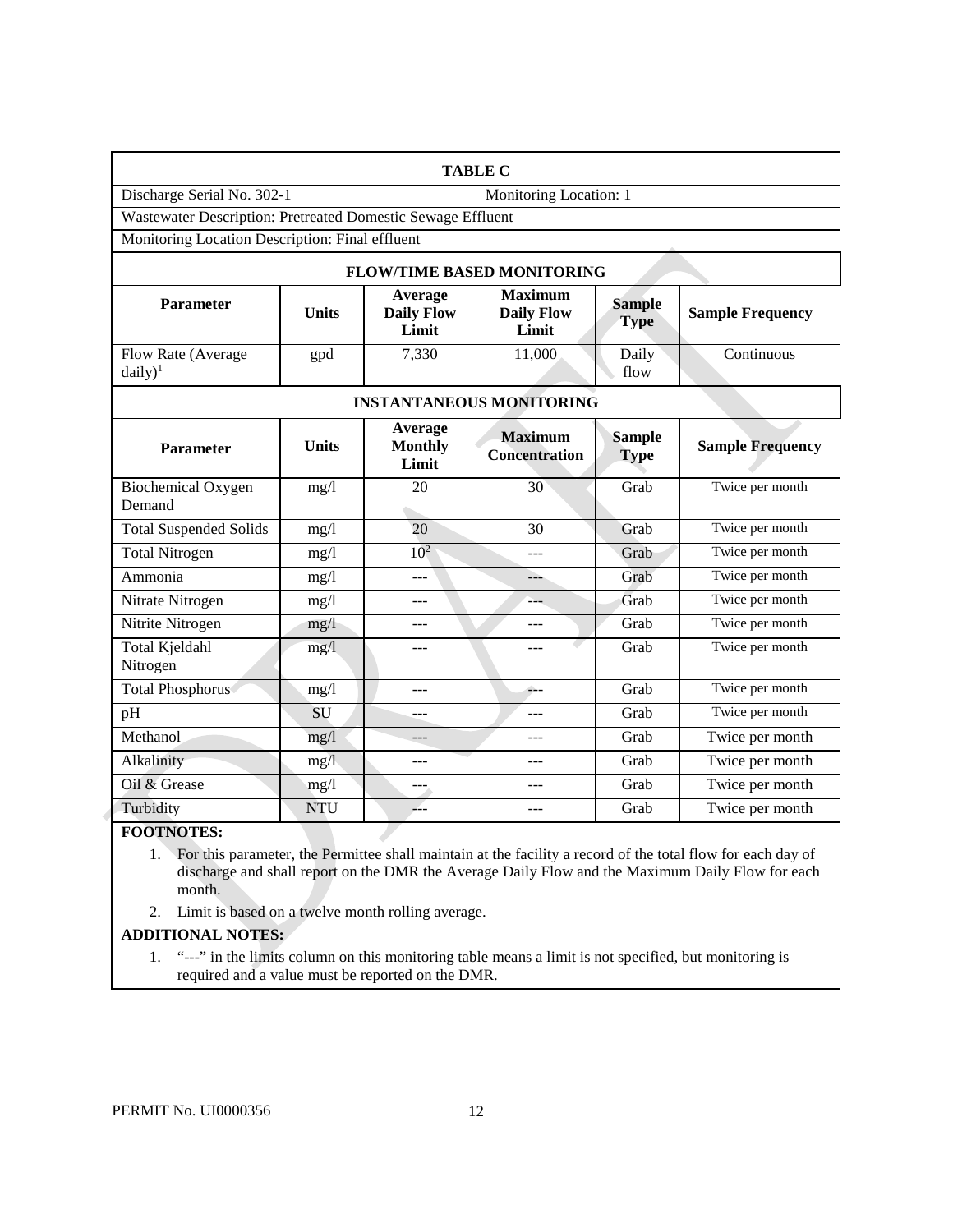ATTACHMENT 2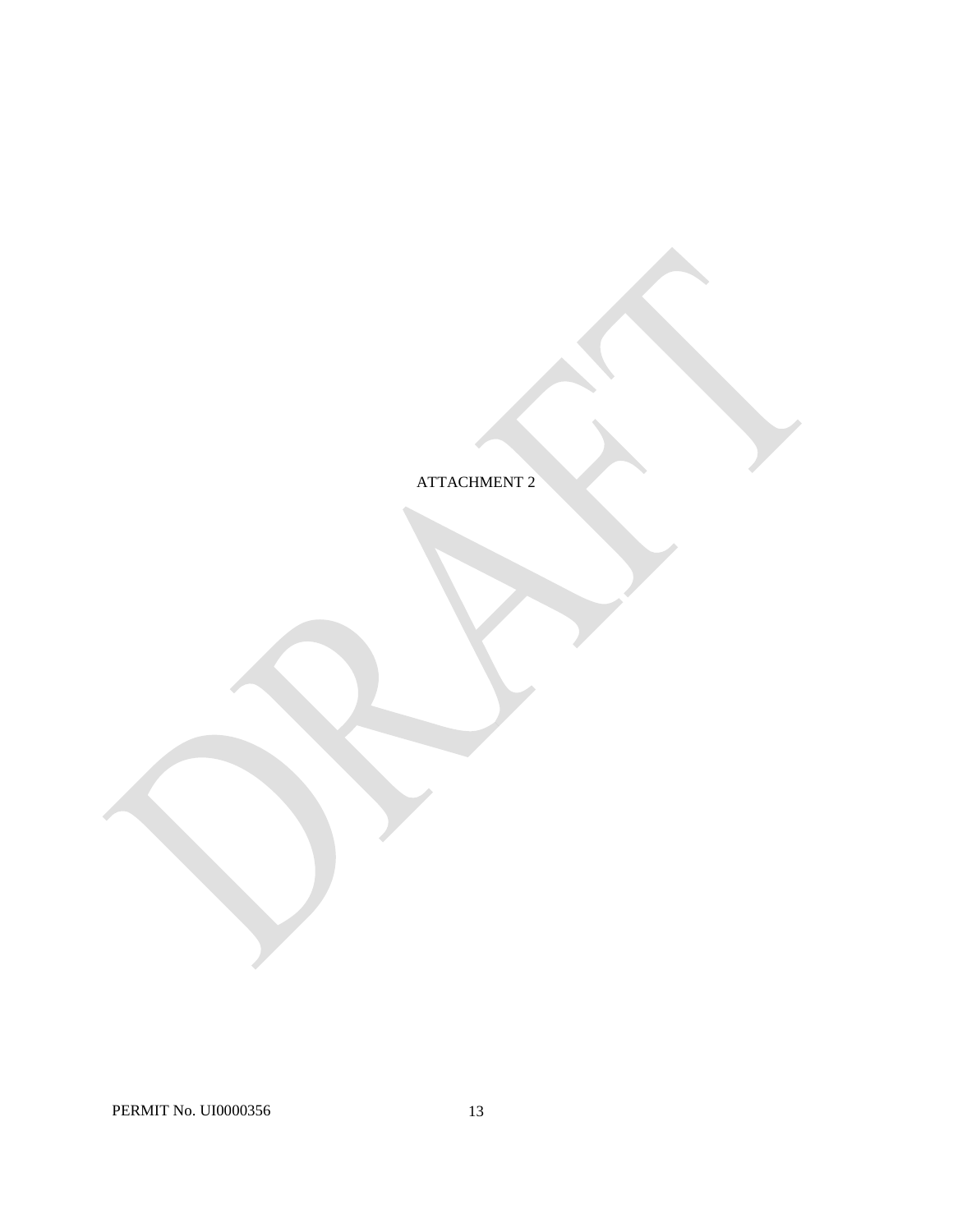| Monitoring Location: S<br>Discharge Serial No.: 302-1<br><b>Wastewater Description: Domestic Sewage</b><br>Average Daily Flow: 7,330 gallons per day<br>Maximum Daily Flow: 11,000 gallons per day<br><b>Inspection, Monitoring, or Maintenance</b><br><b>Minimum Frequency</b><br>Depth of sludge in septic tank[s]<br>During pump-out<br>Pump out septic tank [s]<br>Annually<br>Pump out grease trap[s]<br>Quarterly<br>Mechanical inspection of septic tank effluent filter<br>During pump-out<br>Clean septic tank effluent filter<br>During pump-out<br>Mechanical inspection of pump station[s]<br>Monthly/Quarterly<br>Pump out pump chamber[s]<br>Annually<br>Pump out trash trap<br>Quarterly<br>Pump out equalization tank<br>Annually<br>Test run of emergency generator<br>Monthly/Quarterly<br>Pump out holding tank<br>As needed<br>Water meter readings of water usage<br>Weekly<br>Visual inspection of BioClere System<br>Monthly<br>Visual inspection of anoxic chambers<br>Monthly<br>Visual inspection of denitrification filter<br>Monthly<br>Visual inspection of final settling tank<br>Monthly<br>Mechanical inspection of alarms<br>Monthly<br>Mechanical inspection of blowers<br>Monthly<br>Mechanical inspection of methanol feed system<br>Monthly<br>Mechanical inspection of alkalinity feed system<br>Monthly<br>Visual inspection of distribution chambers<br>Quarterly<br>Visual inspection of surface condition of leaching<br>Quarterly<br>field(s)<br>Depth of ponding in leaching field(s)<br>Quarterly<br>Mow grass over leaching field(s)<br>3 times per year | <b>TABLE D</b><br>INSPECTION, MONITORING AND MAINTENANCE REQUIREMENTS |  |  |  |  |
|--------------------------------------------------------------------------------------------------------------------------------------------------------------------------------------------------------------------------------------------------------------------------------------------------------------------------------------------------------------------------------------------------------------------------------------------------------------------------------------------------------------------------------------------------------------------------------------------------------------------------------------------------------------------------------------------------------------------------------------------------------------------------------------------------------------------------------------------------------------------------------------------------------------------------------------------------------------------------------------------------------------------------------------------------------------------------------------------------------------------------------------------------------------------------------------------------------------------------------------------------------------------------------------------------------------------------------------------------------------------------------------------------------------------------------------------------------------------------------------------------------------------------------------------------------------------------------------------------------|-----------------------------------------------------------------------|--|--|--|--|
|                                                                                                                                                                                                                                                                                                                                                                                                                                                                                                                                                                                                                                                                                                                                                                                                                                                                                                                                                                                                                                                                                                                                                                                                                                                                                                                                                                                                                                                                                                                                                                                                        |                                                                       |  |  |  |  |
|                                                                                                                                                                                                                                                                                                                                                                                                                                                                                                                                                                                                                                                                                                                                                                                                                                                                                                                                                                                                                                                                                                                                                                                                                                                                                                                                                                                                                                                                                                                                                                                                        |                                                                       |  |  |  |  |
|                                                                                                                                                                                                                                                                                                                                                                                                                                                                                                                                                                                                                                                                                                                                                                                                                                                                                                                                                                                                                                                                                                                                                                                                                                                                                                                                                                                                                                                                                                                                                                                                        |                                                                       |  |  |  |  |
|                                                                                                                                                                                                                                                                                                                                                                                                                                                                                                                                                                                                                                                                                                                                                                                                                                                                                                                                                                                                                                                                                                                                                                                                                                                                                                                                                                                                                                                                                                                                                                                                        |                                                                       |  |  |  |  |
|                                                                                                                                                                                                                                                                                                                                                                                                                                                                                                                                                                                                                                                                                                                                                                                                                                                                                                                                                                                                                                                                                                                                                                                                                                                                                                                                                                                                                                                                                                                                                                                                        |                                                                       |  |  |  |  |
|                                                                                                                                                                                                                                                                                                                                                                                                                                                                                                                                                                                                                                                                                                                                                                                                                                                                                                                                                                                                                                                                                                                                                                                                                                                                                                                                                                                                                                                                                                                                                                                                        |                                                                       |  |  |  |  |
|                                                                                                                                                                                                                                                                                                                                                                                                                                                                                                                                                                                                                                                                                                                                                                                                                                                                                                                                                                                                                                                                                                                                                                                                                                                                                                                                                                                                                                                                                                                                                                                                        |                                                                       |  |  |  |  |
|                                                                                                                                                                                                                                                                                                                                                                                                                                                                                                                                                                                                                                                                                                                                                                                                                                                                                                                                                                                                                                                                                                                                                                                                                                                                                                                                                                                                                                                                                                                                                                                                        |                                                                       |  |  |  |  |
|                                                                                                                                                                                                                                                                                                                                                                                                                                                                                                                                                                                                                                                                                                                                                                                                                                                                                                                                                                                                                                                                                                                                                                                                                                                                                                                                                                                                                                                                                                                                                                                                        |                                                                       |  |  |  |  |
|                                                                                                                                                                                                                                                                                                                                                                                                                                                                                                                                                                                                                                                                                                                                                                                                                                                                                                                                                                                                                                                                                                                                                                                                                                                                                                                                                                                                                                                                                                                                                                                                        |                                                                       |  |  |  |  |
|                                                                                                                                                                                                                                                                                                                                                                                                                                                                                                                                                                                                                                                                                                                                                                                                                                                                                                                                                                                                                                                                                                                                                                                                                                                                                                                                                                                                                                                                                                                                                                                                        |                                                                       |  |  |  |  |
|                                                                                                                                                                                                                                                                                                                                                                                                                                                                                                                                                                                                                                                                                                                                                                                                                                                                                                                                                                                                                                                                                                                                                                                                                                                                                                                                                                                                                                                                                                                                                                                                        |                                                                       |  |  |  |  |
|                                                                                                                                                                                                                                                                                                                                                                                                                                                                                                                                                                                                                                                                                                                                                                                                                                                                                                                                                                                                                                                                                                                                                                                                                                                                                                                                                                                                                                                                                                                                                                                                        |                                                                       |  |  |  |  |
|                                                                                                                                                                                                                                                                                                                                                                                                                                                                                                                                                                                                                                                                                                                                                                                                                                                                                                                                                                                                                                                                                                                                                                                                                                                                                                                                                                                                                                                                                                                                                                                                        |                                                                       |  |  |  |  |
|                                                                                                                                                                                                                                                                                                                                                                                                                                                                                                                                                                                                                                                                                                                                                                                                                                                                                                                                                                                                                                                                                                                                                                                                                                                                                                                                                                                                                                                                                                                                                                                                        |                                                                       |  |  |  |  |
|                                                                                                                                                                                                                                                                                                                                                                                                                                                                                                                                                                                                                                                                                                                                                                                                                                                                                                                                                                                                                                                                                                                                                                                                                                                                                                                                                                                                                                                                                                                                                                                                        |                                                                       |  |  |  |  |
|                                                                                                                                                                                                                                                                                                                                                                                                                                                                                                                                                                                                                                                                                                                                                                                                                                                                                                                                                                                                                                                                                                                                                                                                                                                                                                                                                                                                                                                                                                                                                                                                        |                                                                       |  |  |  |  |
|                                                                                                                                                                                                                                                                                                                                                                                                                                                                                                                                                                                                                                                                                                                                                                                                                                                                                                                                                                                                                                                                                                                                                                                                                                                                                                                                                                                                                                                                                                                                                                                                        |                                                                       |  |  |  |  |
|                                                                                                                                                                                                                                                                                                                                                                                                                                                                                                                                                                                                                                                                                                                                                                                                                                                                                                                                                                                                                                                                                                                                                                                                                                                                                                                                                                                                                                                                                                                                                                                                        |                                                                       |  |  |  |  |
|                                                                                                                                                                                                                                                                                                                                                                                                                                                                                                                                                                                                                                                                                                                                                                                                                                                                                                                                                                                                                                                                                                                                                                                                                                                                                                                                                                                                                                                                                                                                                                                                        |                                                                       |  |  |  |  |
|                                                                                                                                                                                                                                                                                                                                                                                                                                                                                                                                                                                                                                                                                                                                                                                                                                                                                                                                                                                                                                                                                                                                                                                                                                                                                                                                                                                                                                                                                                                                                                                                        |                                                                       |  |  |  |  |
|                                                                                                                                                                                                                                                                                                                                                                                                                                                                                                                                                                                                                                                                                                                                                                                                                                                                                                                                                                                                                                                                                                                                                                                                                                                                                                                                                                                                                                                                                                                                                                                                        |                                                                       |  |  |  |  |
|                                                                                                                                                                                                                                                                                                                                                                                                                                                                                                                                                                                                                                                                                                                                                                                                                                                                                                                                                                                                                                                                                                                                                                                                                                                                                                                                                                                                                                                                                                                                                                                                        |                                                                       |  |  |  |  |
|                                                                                                                                                                                                                                                                                                                                                                                                                                                                                                                                                                                                                                                                                                                                                                                                                                                                                                                                                                                                                                                                                                                                                                                                                                                                                                                                                                                                                                                                                                                                                                                                        |                                                                       |  |  |  |  |
|                                                                                                                                                                                                                                                                                                                                                                                                                                                                                                                                                                                                                                                                                                                                                                                                                                                                                                                                                                                                                                                                                                                                                                                                                                                                                                                                                                                                                                                                                                                                                                                                        |                                                                       |  |  |  |  |
|                                                                                                                                                                                                                                                                                                                                                                                                                                                                                                                                                                                                                                                                                                                                                                                                                                                                                                                                                                                                                                                                                                                                                                                                                                                                                                                                                                                                                                                                                                                                                                                                        |                                                                       |  |  |  |  |
|                                                                                                                                                                                                                                                                                                                                                                                                                                                                                                                                                                                                                                                                                                                                                                                                                                                                                                                                                                                                                                                                                                                                                                                                                                                                                                                                                                                                                                                                                                                                                                                                        |                                                                       |  |  |  |  |
|                                                                                                                                                                                                                                                                                                                                                                                                                                                                                                                                                                                                                                                                                                                                                                                                                                                                                                                                                                                                                                                                                                                                                                                                                                                                                                                                                                                                                                                                                                                                                                                                        |                                                                       |  |  |  |  |
|                                                                                                                                                                                                                                                                                                                                                                                                                                                                                                                                                                                                                                                                                                                                                                                                                                                                                                                                                                                                                                                                                                                                                                                                                                                                                                                                                                                                                                                                                                                                                                                                        | <b>ADDITIONAL NOTES:</b>                                              |  |  |  |  |

1. All inspection, monitoring, and maintenance required in this table shall be reported annually by the end of each January as an attachment to the December DMR.

 of septic tanks and grease traps. Verification of all pump outs shall be attached to the monitoring 2. The New Fairfield Health Department Sanitarian shall be notified at least one week prior to pumping report and a copy of the report shall be sent to the New Fairfield Health Dpeartment Director of Health.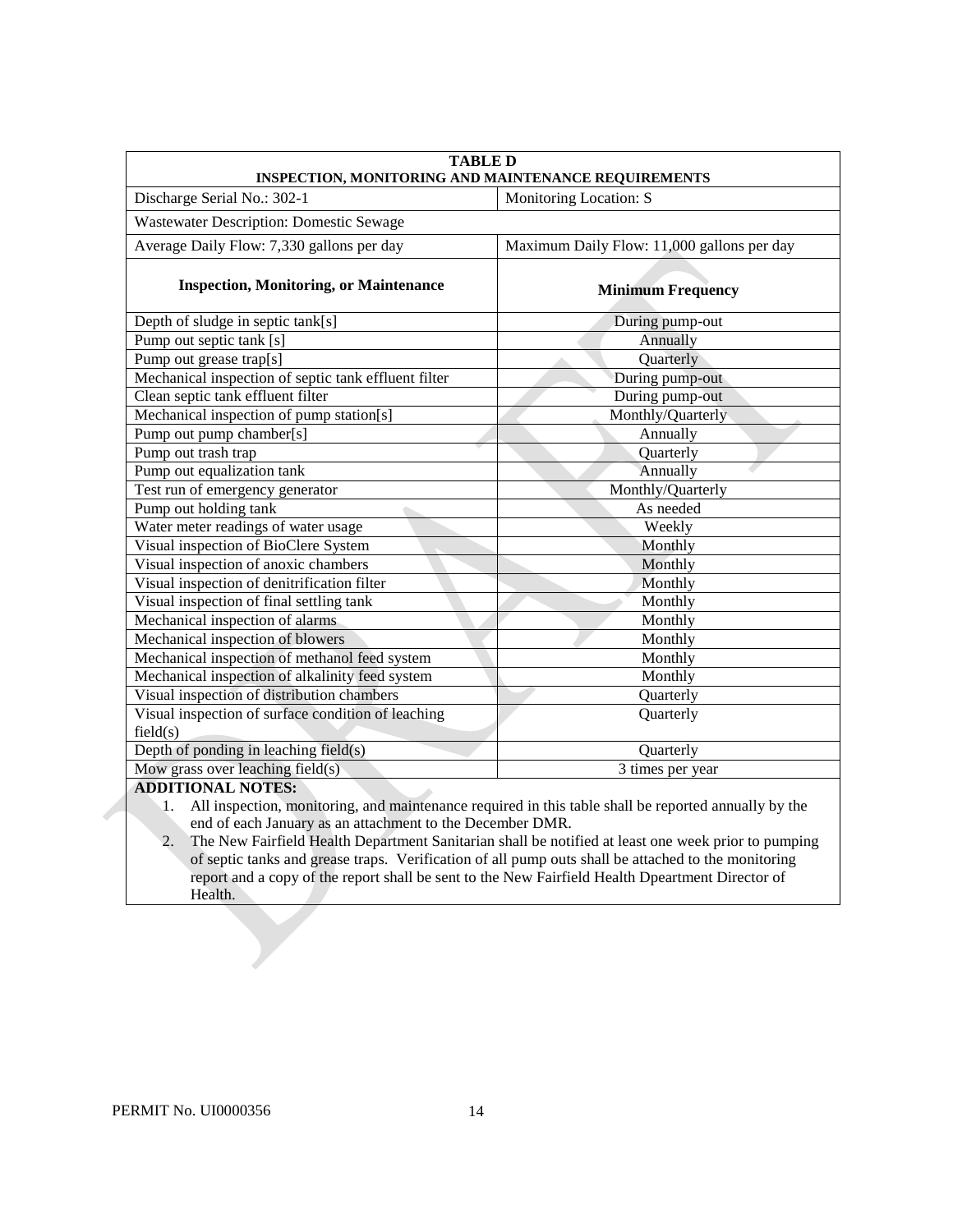ATTACHMENT 3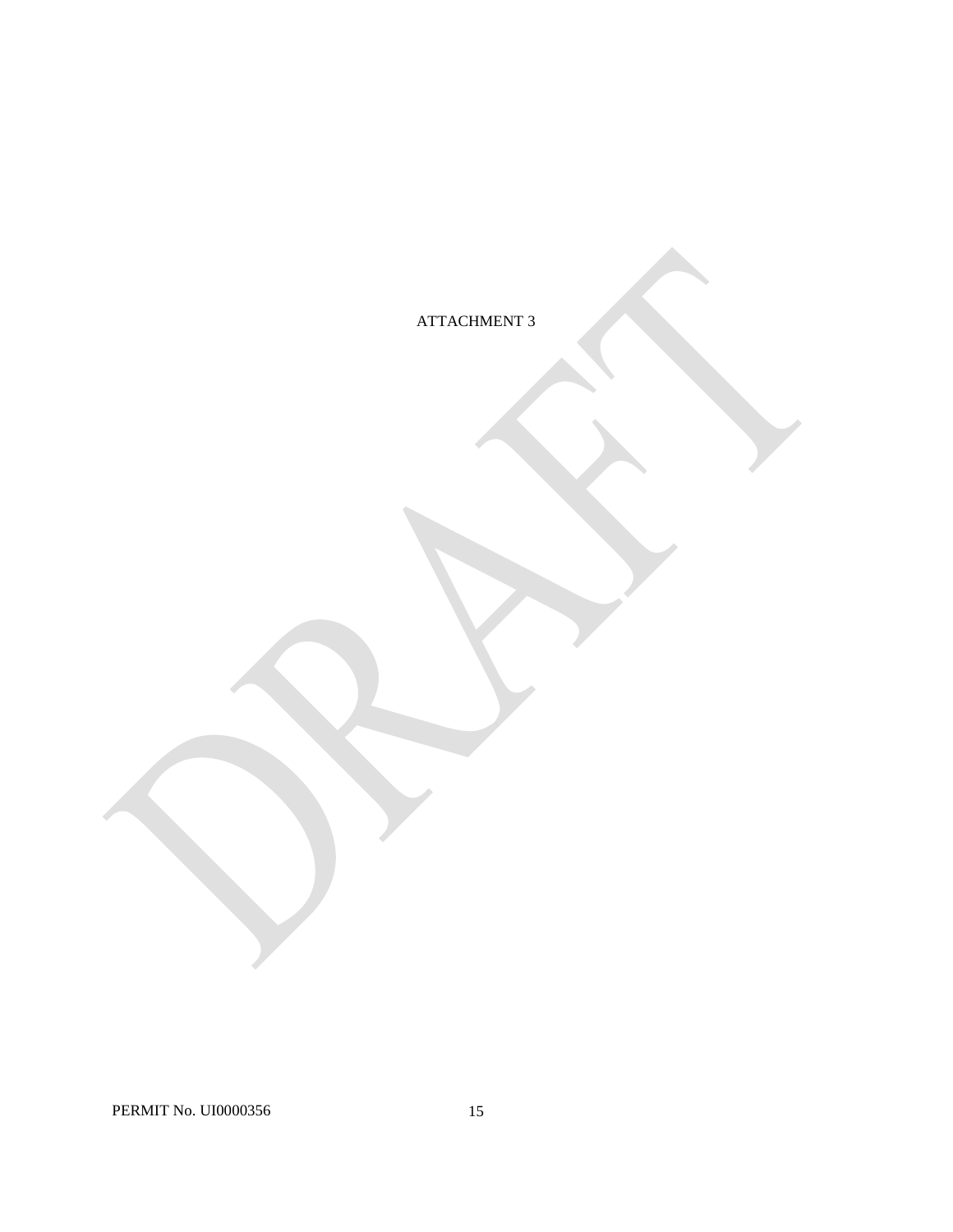| <b>TABLE E</b><br><b>GROUNDWATER MONITORING</b>                 |              |                                                          |                    |  |
|-----------------------------------------------------------------|--------------|----------------------------------------------------------|--------------------|--|
| Discharge Serial No. 302-1                                      |              | <b>Monitoring Location: GW</b>                           |                    |  |
| <b>Groundwater Monitoring Location No.:</b><br>MW1, MW2 and MW3 |              | <b>Description:</b> Downgradient monitoring<br>well      |                    |  |
| <b>Parameter</b>                                                | <b>Units</b> | <b>Minimum</b><br><b>Frequency of</b><br><b>Sampling</b> | <b>Sample Type</b> |  |
| <b>Fecal Coliform</b>                                           | col/100ml    | Quarterly                                                | Grab               |  |
| Groundwater Depth (Standard depth below grade)                  | Ft           | Quarterly                                                | Instantaneous      |  |
| Ammonia Nitrogen                                                | mg/1         | Quarterly                                                | Grab               |  |
| Nitrate Nitrogen                                                | mg/1         | Quarterly                                                | Grab               |  |
| Nitrite Nitrogen                                                | mg/l         | Quarterly                                                | Grab               |  |
| Total Kjeldahl Nitrogen                                         | mg/l         | Quarterly                                                | Grab               |  |
| <b>Total Nitrogen</b>                                           | mg/1         | Quarterly                                                | Grab               |  |
| pH                                                              | S.U.         | Quarterly                                                | Instantaneous      |  |
| <b>Total Dissolved Phosphorous</b>                              | mg/1         | Quarterly                                                | Grab               |  |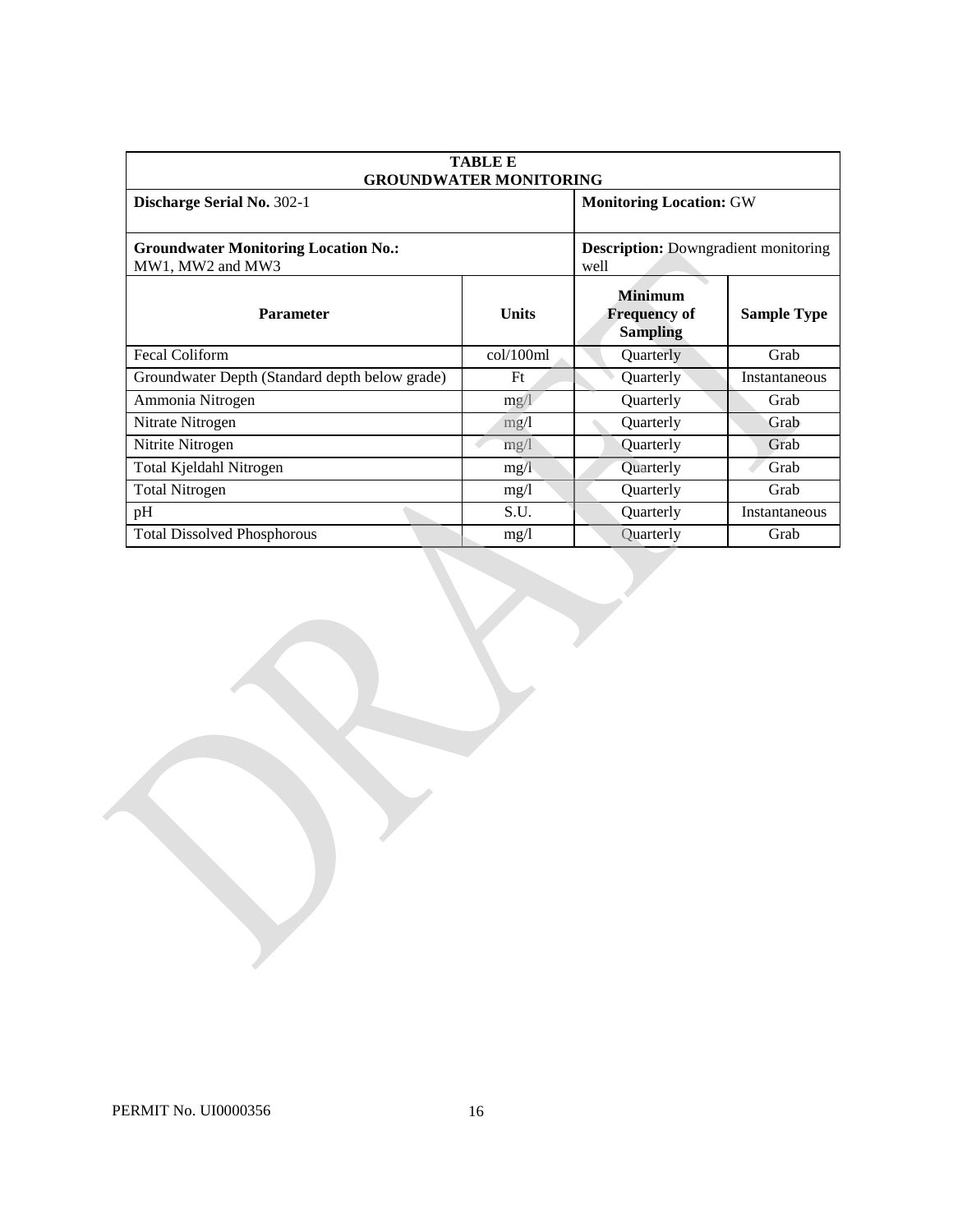# **DATA TRACKING AND TECHNICAL FACT SHEET**

# **APPLICATION No.**: 201404381 **PERMIT No.**: UI0000356

|                       | <b>DISCHARGER NAME AND ADDRESS</b> |                |                                                                                                |                         |
|-----------------------|------------------------------------|----------------|------------------------------------------------------------------------------------------------|-------------------------|
|                       |                                    |                | <b>APPLICANT/PERMITTEE:</b> The Town of New Fairfield Board of Education                       |                         |
|                       |                                    |                | <b>MAILING ADDRESS: 4 Brush Hill Road, New Fairfield CT, 06812</b>                             |                         |
|                       | <b>CONTACT PERSON: Phil Ross</b>   |                |                                                                                                |                         |
|                       |                                    |                | <b>LOCATION ADDRESS:</b> Meeting House Hill School, 24 Gillotti Road, New Fairfield, CT, 06812 |                         |
|                       |                                    |                |                                                                                                |                         |
| PERMIT TYPE           |                                    |                |                                                                                                |                         |
| New()                 | Reissuance $(X)$                   |                | Modification (X)                                                                               | Subsection-e ()         |
|                       |                                    |                |                                                                                                |                         |
| PERMIT DURATION       |                                    |                |                                                                                                |                         |
| $5$ YEAR ( )          | $10$ YEAR $(X)$                    |                | 30 YEAR ()                                                                                     |                         |
| <b>OWNERSHIP CODE</b> |                                    |                |                                                                                                |                         |
| Private $( )$         | Federal ()                         | State $( )$    | Municipal (town only) $(X)$                                                                    | Other public ()         |
|                       |                                    |                |                                                                                                |                         |
|                       | <b>DISCHARGE CATEGORIZATION</b>    |                |                                                                                                |                         |
| Point $()$            | Non-point $(X)$                    |                | GIS#                                                                                           |                         |
| NPDES( )              | Pretreat $(X)$                     |                | Ground Water (UIC) $(X)$                                                                       | Ground Water (Other) () |
|                       |                                    |                |                                                                                                |                         |
| Major ()              | Significant Minor $()$ Minor $(X)$ |                |                                                                                                |                         |
|                       | UIC PERMIT INFORMATION             |                |                                                                                                |                         |
| <b>Total Wells</b>    | $\mathbf{1}$                       | Well Type 5W12 |                                                                                                |                         |

# **DEEP STAFF ENGINEER/ANALYST**

Lauren Jones

# **NATURE OF BUSINESS GENERATING DISCHARGE**

Domestic sewage generated by the Town of New Fairfield's Meeting House Hill School and Consolidated Schools.

# **PROCESS AND TREATMENT DESCRIPTION (by DSN)** AT(X) RECYLE ()

 Treatment Systems ("Bioclere System"), biological activated sand filter and a pressure dosed engineered leaching system. The Bioclere System is a fixed film biological treatment process with a current permitted process capacity of 11,000 gallons per day. There are two parallel treatment trains, each with to an engineered leaching field for further nutrient removal. DSN 301-1 represents the discharge from the existing alternative sewage treatment system consisting of: septic tank(s), equalization tank(s), settling tank, pump chambers, two dual train Bioclere Wastewater two stages of treatment for nutrient removal. Pretreated effluent from the Bioclere System is discharged

| <b>COMPLIANCE SCHEDULE</b> | YES(X)<br>NO()               |                       |
|----------------------------|------------------------------|-----------------------|
| Pollution Prevention ()    | Treatment Requirement ()     | Water Conservation () |
| Permit Steps ()            | Water Quality Requirement () | Remediation ()        |
| Audit Language (X)         | Other $(X)$                  |                       |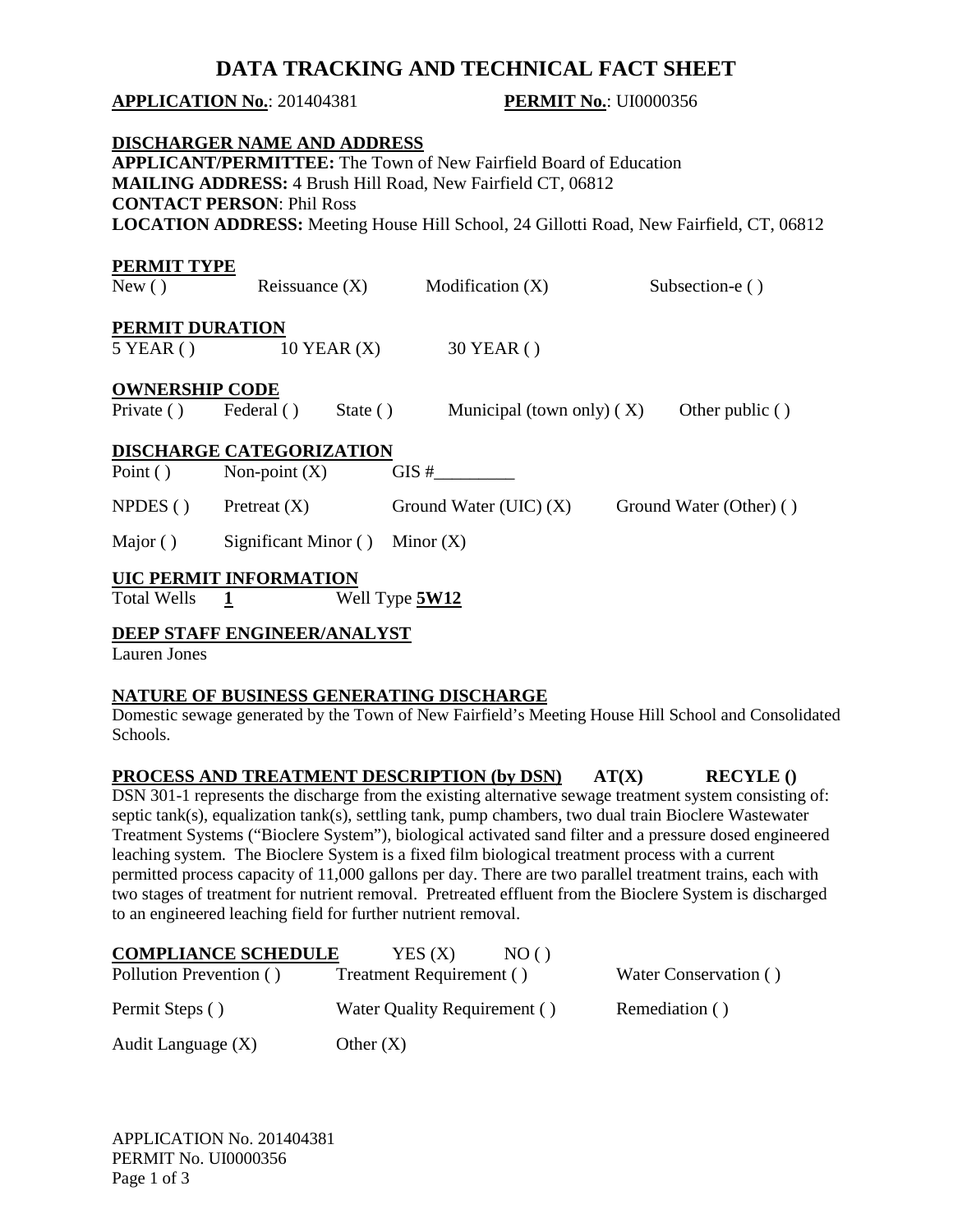# **DATA TRACKING AND TECHNICAL FACT SHEET**

# **RESOURCES USED TO DRAFT PERMIT**

- \_\_ Federal Effluent Limitation Guideline 40CFR name of category
- Performance Standards
- l Federal Development Document name of category
- $\overline{a}$ Treatability Manual
- X Department File Information
- X Connecticut Water Quality Standards
- l Anti-degradation Policy
- $\overline{a}$ Coastal Management Consistency Review Form
- $\mathbb{R}$ Other – Explain

# **BASIS FOR LIMITATIONS, STANDARDS OR CONDITIONS**

- $X$  Best Judgement (See Other Comments)
- $\mathbf{X}$ Case by Case Determination (See Other Comments)

# **OTHER COMMENTS**

NOVWRSA09008 was issued on September 14, 2009 for failure to:

- submit DMRs for April through June 2009;
- submit complete results of discharge flow monitoring from January 2008 to September 2009;
- • monitor discharge in a manner to assure compliance with permit limitations from January 2008 to September 2009;
- Violations of effluent limits from January 2008 to September 2009;
- Violations of flow limitations for February, March, September, November and December of 2008 and February of 2009

A compliance statement was submitted on October 7, 2009 by the Town of New Fairfield Health & Sanitation Department.

 In 2014 and 2016 a field inspection was conducted and identified deficiencies in the operation of the system. The following repairs have been made to ensure proper operation and function of the system:

- and an eleven thousand (11,000) gallon equalization tank have been installed to regulate the flows during intense rainfall events and periods of peak flows experienced by the schools. • The exceedances in permitted design flow have been attributed to stormwater infiltration; the town had made several attempts at videoing the system to identify the source of the stormwater infiltration and have been unsuccessful at locating the source. To improve flow equalization and comply with design flow limits, two four thousand five hundred (4,500) gallon equalization tanks
- • The BOD exceedances have been attributed to the operator adding too much carbon (in the form the addition of methanol rather than manual addition by the operator. of methanol) to the system and it is not able to be used to the de-nitrification process. Programmable Logic Controls ("PLC") and a human interface module have been added to control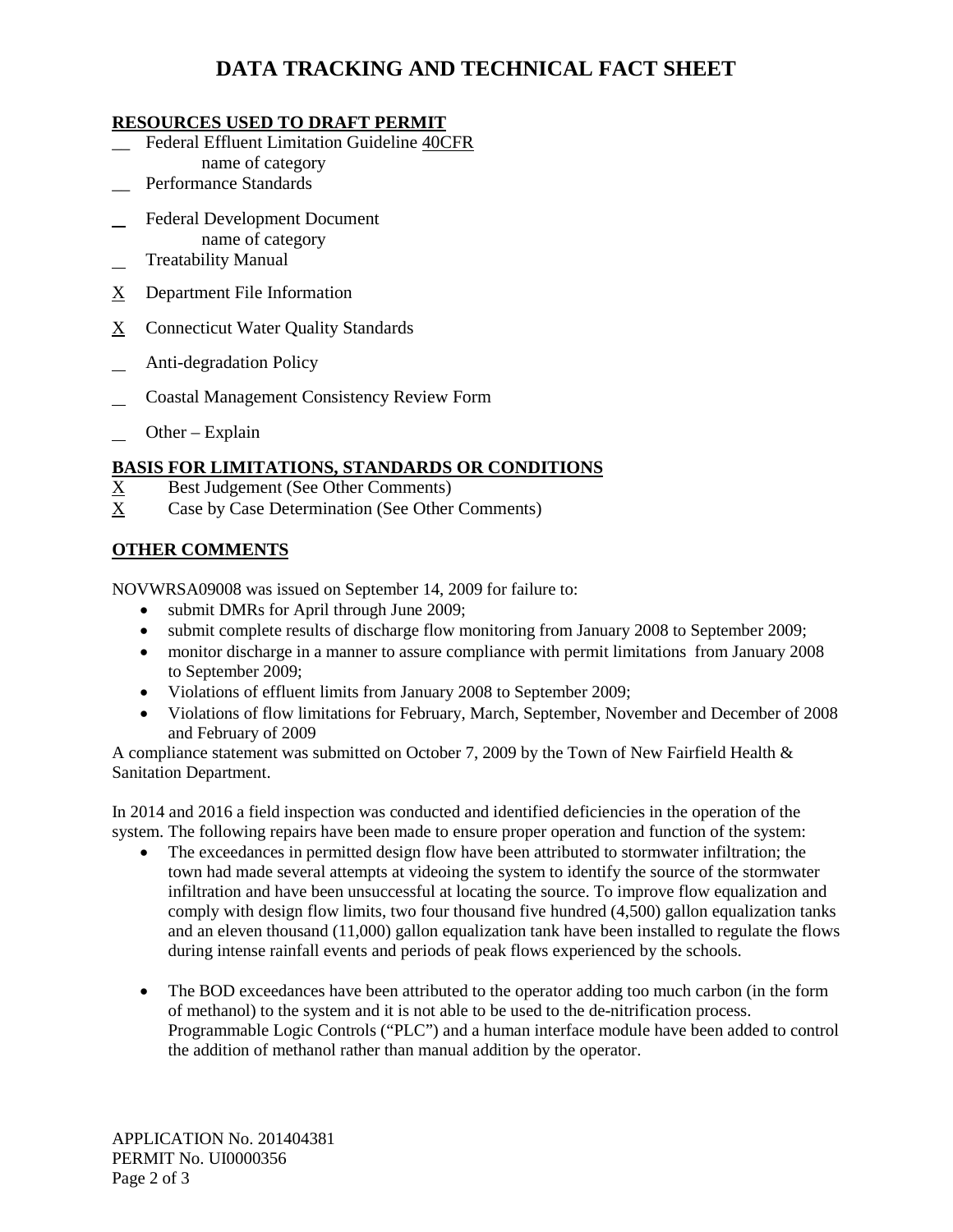# **DATA TRACKING AND TECHNICAL FACT SHEET**

- The phosphorous exceedances have been attributed to the system not originally being designed for phosphorous removal. The system has been redesigned to allow the ability for a flocculent to be added and lower the phosphates in the effluent prior to discharging to the leaching system.
- fluctuating system flow rates and improper nitrification). These have been addressed through the • The nitrogen exceedances have been attributed to improper operation (excess chemical additions, installation of: additional flow equalization, a new de-nitrification sand filter and a PLC.
- Biologically Active Filter (BAF from Amphidrome) sand filter for additional de-nitrification. • Clearwell Tank – previously housed a Dyna sand filter that has been replaced with an
- • The UV disinfection chamber has been converted back to a clearwell tank to allow for automatic system backwashes to be performed.
- of equalization tank no. 4 to provide for better mixing of wastewastes from both schools and • The force main from Consolidated School was moved to connect to equalization tank no.2 instead additional settling time.
- Replacement of several lift rail systems and pumps within the structures of the system.

 2016. A compliance statement dated August 8, 2017 was submitted stating that they will be installing gradient of the environmental point of concern (wetlands). Three months of monitoring data will be used on March 14, 2018 demonstrating that the system is properly operating and complying with the permit NOVWRSS17002 was issued in May 4, 2017 for exceedances in total nitrogen limits for 2014, 2015 and three new groundwater monitoring wells that will be located downgradient of the existing wells and upto re-evaluate and confirm adequate system performance. Groundwater monitoring dated was submitted limits.

# **PERMIT FEES**

Discharge Code 312000a

Representing DSN 302-1 Annual Fee \$555 (50% muni discount)

# **PROJECT HISTORY**

Application received on May 5, 2014 Notice of Sufficiency signed May 15, 2014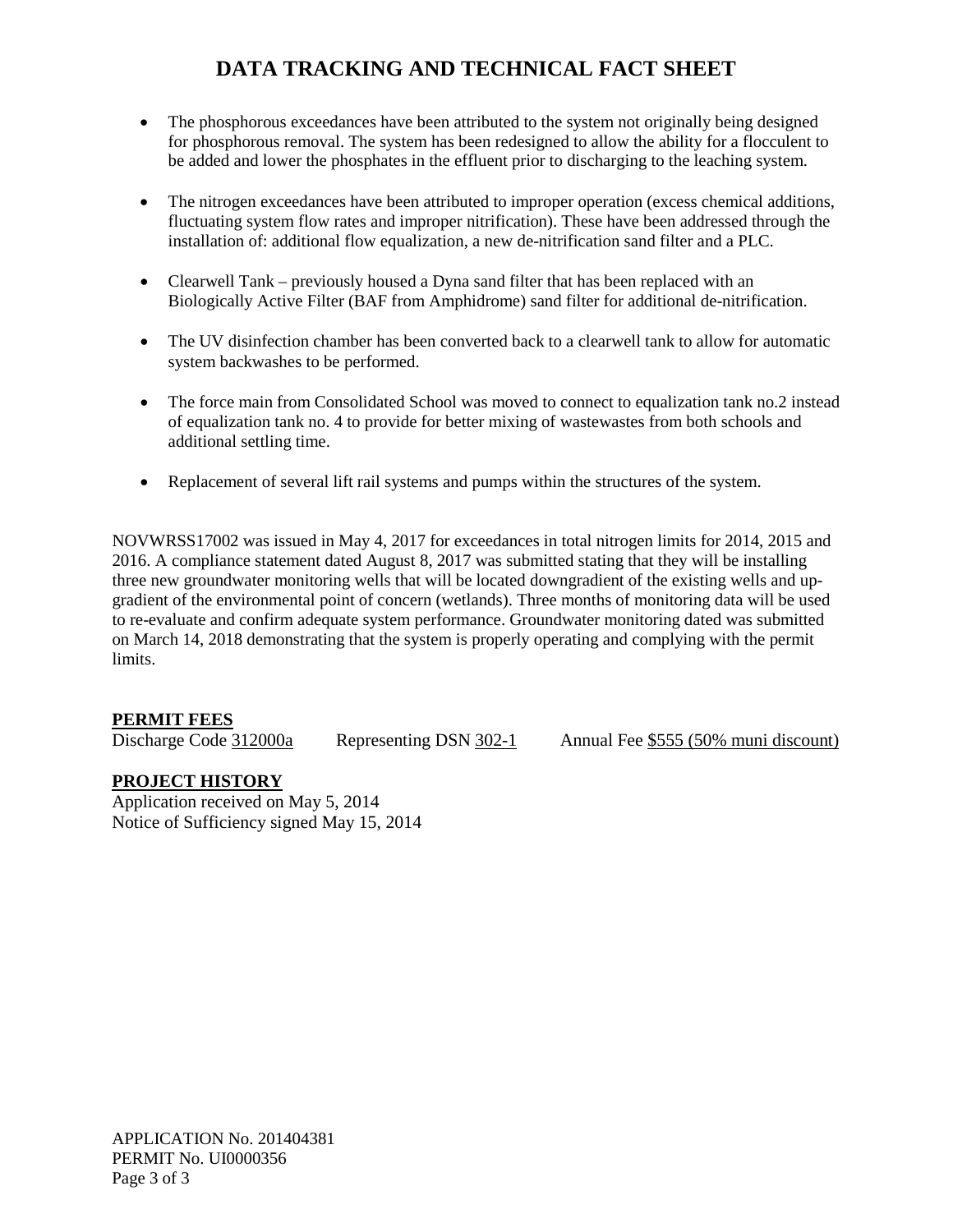

79 Elm Street • Hartford, CT 06106-5127 <www.ct.gov/deep> Affirmative Action/Equal Opportunity Employer

# **NOTICE OF TENTATIVE DECISION INTENT TO REISSUE AND MODIFY A STATE PERMIT AND AN UNDERGROUND INJECTION CONTROL PERMIT FOR THE FOLLOWING DISCHARGE INTO THE WATERS OF THE STATE OF CONNECTICUT**

## **TENTATIVE DECISION**

The Commissioner of Energy and Environmental Protection hereby gives notice of a tentative decision to reissue and modify a permit based on an application submitted by tbe **Town of New Fairfield Board of Education** ("the applicant") under section 22a-430 of the Connecticut General Statutes for a permit to discharge into the waters of the state.

In accordance witb applicable federal and state law, the Commissioner has made a tentative decision that continuance of the existing system to treat the discharge would protect the waters of the state from pollution and the Commissioner proposes to issue a permit for the discharge to the groundwaters in the Ball Pond Brook watershed.

The proposed permit, if issued by the Commissioner, will require that all wastewater be treated to meet the applicable effluent limitations, and periodic monitoring to demonstrate that the discharge will not cause pollution.

## **APPLICANT'S PROPOSAL**

The Town of New Fairfield Board of Education proposes to continue to discharge a maximum of 11,000 gallons per day of domestic sewage wastewaters through a modified alternative sewage treatment system to the groundwaters in the Ball Pond Brook watershed from operations at Meeting House **Hill** and Consolidated Schools. Such modifications to the alternative sewage treatment system include: additional equalization to accommodate peak flows; the installation of a new sand filter; the installation of programmable logic controls; and chemical additions to improve pollutant removal.

The name and mailing address of the permit applicant are: **Town of New Fairfield Board of Education, 4 Brush Hill Road, New Fairfield, CT 06812** 

The activity takes place at: **Meeting House Hill School, 24 Gillotti Road, New Fairfield, CT 06812** 

# **REGULATORY CONDITIONS**

Type of Treatment: Meeting House **Hill** School is currently served by an existing alternative sewage treatment system consisting of: septic tank(s), equalization tank(s), settling tank, pump chambers, a Bioclere Wastewater Treatment System, biologically activated sand filter and an engineered leaching system. The Bioclere System utilizes a fixed film biological treatment process; treated effluent from the Bioclere System discharges to an engineered leaching system,

# **COMMISSIONER'S AUTHORITY**

The Commissioner of Energy and Environmental Protection is authorized to approve or deny such permits pursuant to section 22a-430 of the Connecticut General Statutes and tbe Water Discharge Permit Regulations (section 22a-430-3 and 4 of the Regulations of Connecticut State Agencies), and section 1421 of the Federal Safe Drinking Water Act 42 USC et. seq.

وأواليجيرول الأ